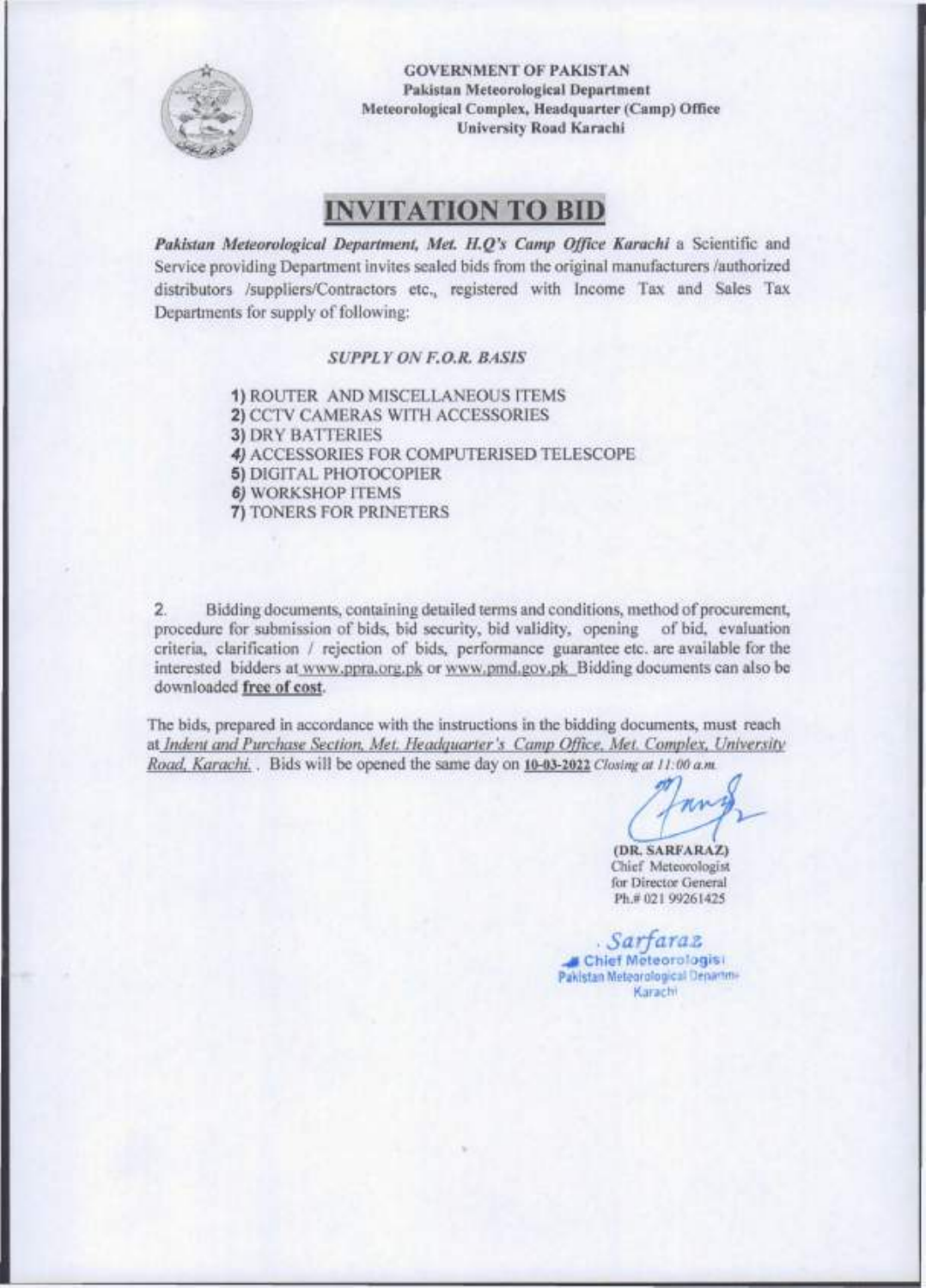

#### **GOVERNMENT OF PAKISTAN Pakistan Meteorological Department Meteorological Complex, Headquarter (Camp) Office University Road Karachi**

#### **TENDE R NOTIC E NO. 1P-2(3V2021-22/2**

Pakistan Meteorological Department, Karachi invites sealed quotations from reputable firms registered with the Sales Tax & Income Tax Departments for supply of following items.

| S. No. | Description of items                          | <b>Quantity</b>  | Dates & time          |
|--------|-----------------------------------------------|------------------|-----------------------|
|        | Items to be purchased on F.O.R. Karachi Basis |                  |                       |
| 01.    | Router and Miscellaneous Items                | Different items  | 10-03-2022            |
| $02 -$ | CCTV Cameras with accessories                 | Different types  |                       |
| 03.    | Dry Batteries                                 | Different        | Closing at 11:00 a.m. |
| 04.    | Accessories for Computerized Telescope        | Different        |                       |
| 05.    | Digital Photocopier Machine                   | 01No.            | Opening               |
| 06.    | Workshop Items                                | Different types. | иt                    |
| 07.    | Foner for different Printers                  | Different types  | 11:30 а.п.            |

#### **Terms and conditions:**

- 1. Separate tender for each item under sealed cover clearly written the name of item on the envelope should be reached this office on or before the above mentioned date up to **11:00** PST & will be opened on the same date at **11:30 PST.**
- 2. Department reserves the right to accept or reject any items or all tender as per PPRA rules.
- 3. The tender must accompanied with a Pay Order of 2% earnest money including all taxes (refundable) in favour of **Director General, Pakistan Meteorological Services, Karachi.**
- 4. PMD, Karachi will follow the PPRA rule of single stage two envelope procedure
- 5. Tender documents (Free of cost) can be downloaded from websites: [www.ppra.org.pk](http://www.ppra.org.pk) or [www.pmd.gov.pk](http://www.pmd.gov.pk)

**(DR. SARFARAZ)**  Chief Meteorologist for Director General Ph.# 021 99261425

*Sarfaraz JX* **Chie f Meteorologis t Pakistan Meteorological Departmen. Karachi**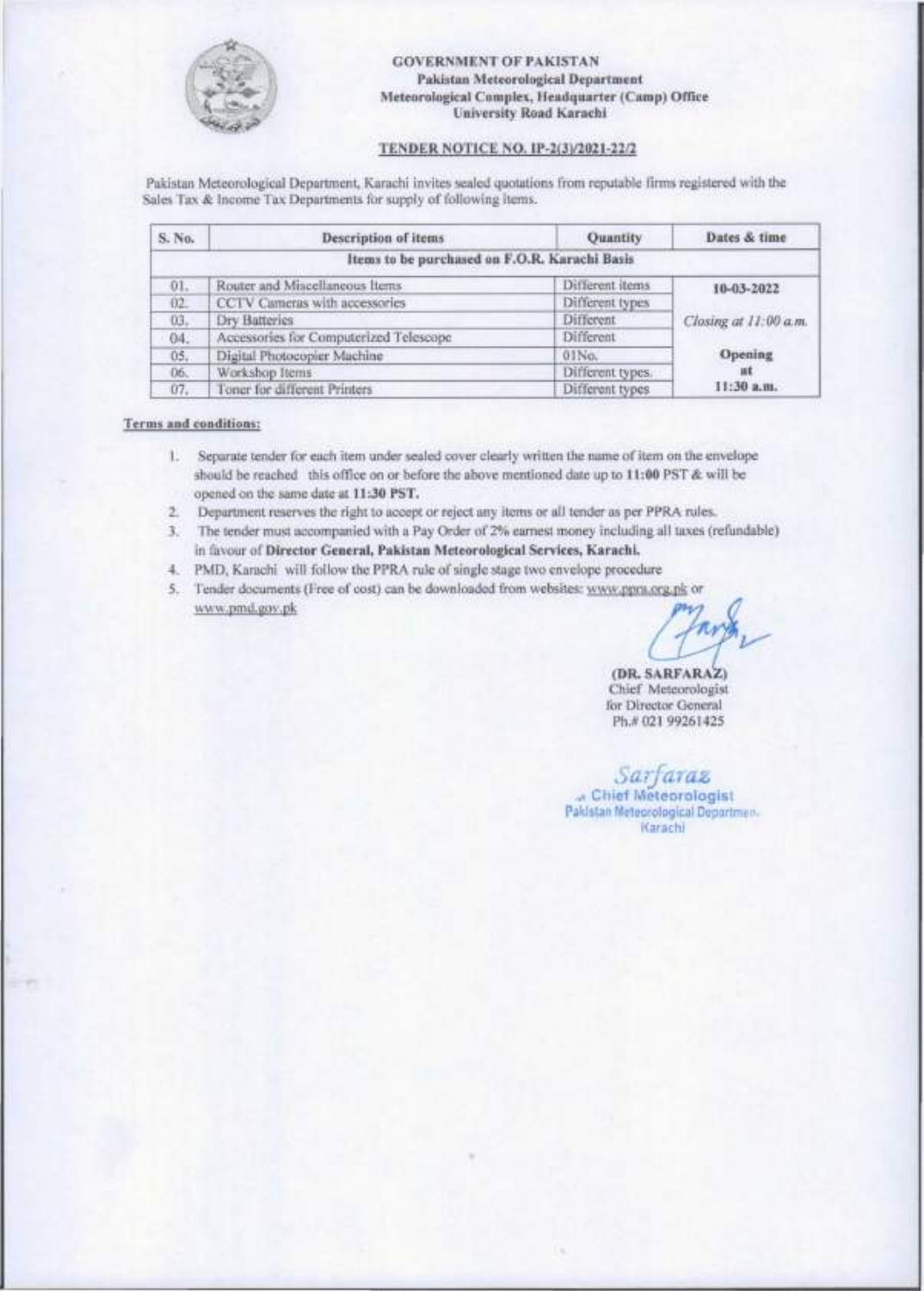# *FOR SUPPL Y ON F. O.R BASIS*

## **DETAILED SPECIFICATION**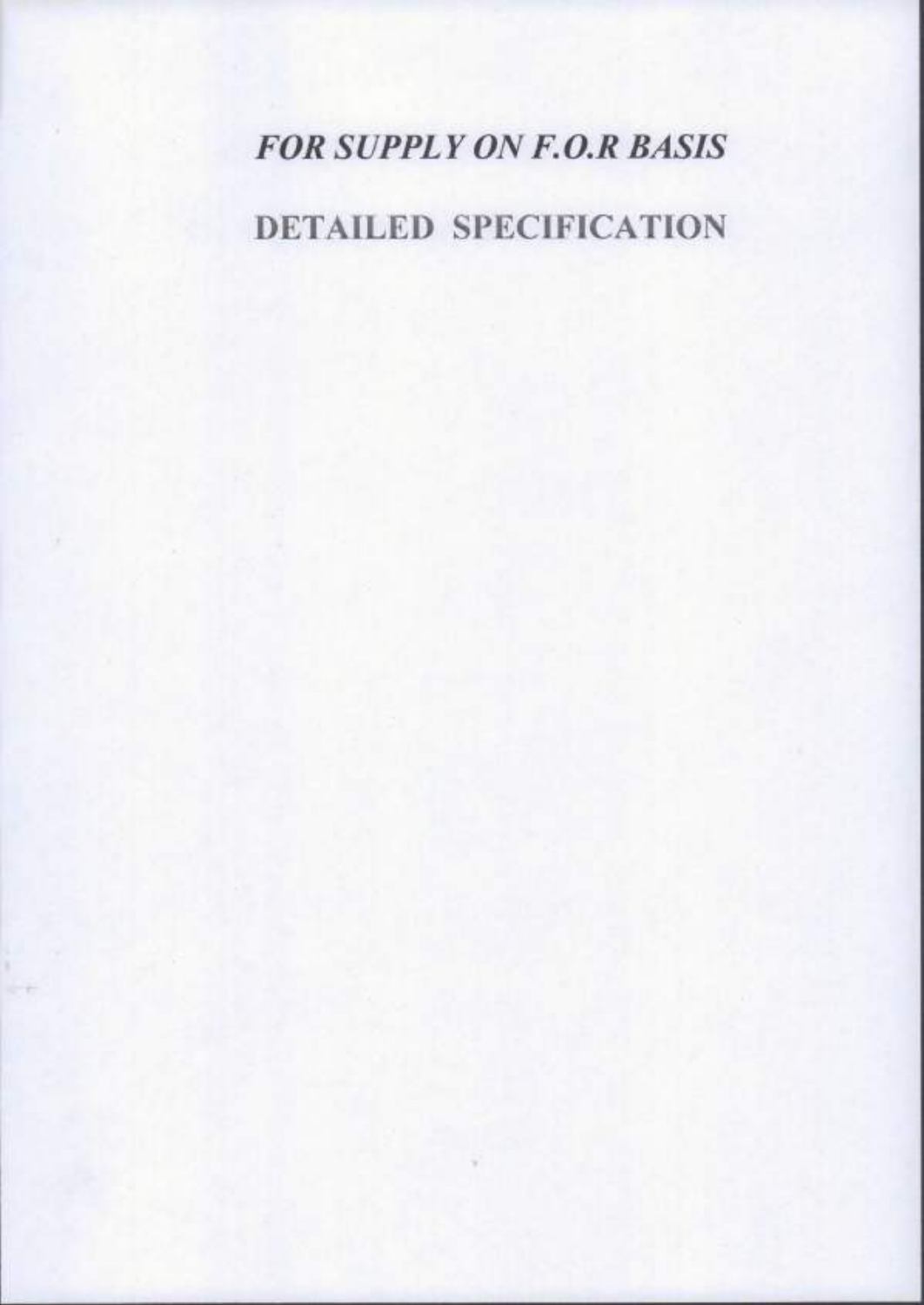#### T/E. No. 1P-2(3)/Router/581/2021-22

Item No. 01: SPECIFICATION OF ROUTER AND MISC ITEMS.

| S. No | <b>Name of Articles</b>                                                                                                 | Quantity         |
|-------|-------------------------------------------------------------------------------------------------------------------------|------------------|
| 01.   | Cisco RV340W Daul WAN Gigabit Wireless-AC VPN Router<br>(Must support IP Sec VPN) with Official warranty or Equivalent. | 01No.            |
| 02.   | D-Link DWM-157 HSPA+USB Adapter or Vodafone Mobile<br>Connect Model K3765 (Must be PTA Approved) or Equivalent.         | 100Kgs.          |
| 63.   | Networking Connector RJ-45                                                                                              | IBox (100peices) |
| 04.   | Circuit Tester Lead                                                                                                     | 01No.            |
| 05.   | Tester (Phillips)                                                                                                       | 02Nos.           |
| 06.   | <b>Screw Driver Test</b>                                                                                                | 01No.            |
| 07.   | Watch Maker Set                                                                                                         | 01No.            |
| 08.   | Telephone Cable Repair Clamp Block-2 Wire                                                                               | 02Boxes          |
| 09.   | Wire Cutter Plier                                                                                                       | 02Nos.           |
| 10.   | Nose Plier                                                                                                              | 01No.            |
| 11.   | Tweezers                                                                                                                | 05Nos.           |
| 12.   | Small<br>Soissor                                                                                                        | 01 No.           |
| 13.   | Soldering Iron                                                                                                          | 01No.            |
| 14.   | Soldering Wire                                                                                                          | 01 Coil          |
| 15.   | Telephone Wire (04 pair)                                                                                                | 01Coll           |
| 16.   | Soldering Sucker                                                                                                        | 01No.            |
| 17.   | Clamp Ampere Meter                                                                                                      | 01No.            |
| 18.   | Testing Wire                                                                                                            | 03Coil           |
| 19.   | Media convertor Pair                                                                                                    | 01Pair           |
| 20.   | Wift Router 300mbps                                                                                                     | 01No.            |
| 21.   | <b>Sport Switch</b>                                                                                                     | 01No.            |
| 22.   | Wifi Router Double Antenna Tenda                                                                                        | 06Nos.           |

nm

 $\begin{array}{c}\n\textit{Sart} \textit{ar} \\ \textit{Chief Metcorologist} \\ \textit{Pakistan Metecroological Deordim} \\ \textit{Karachn} \end{array}$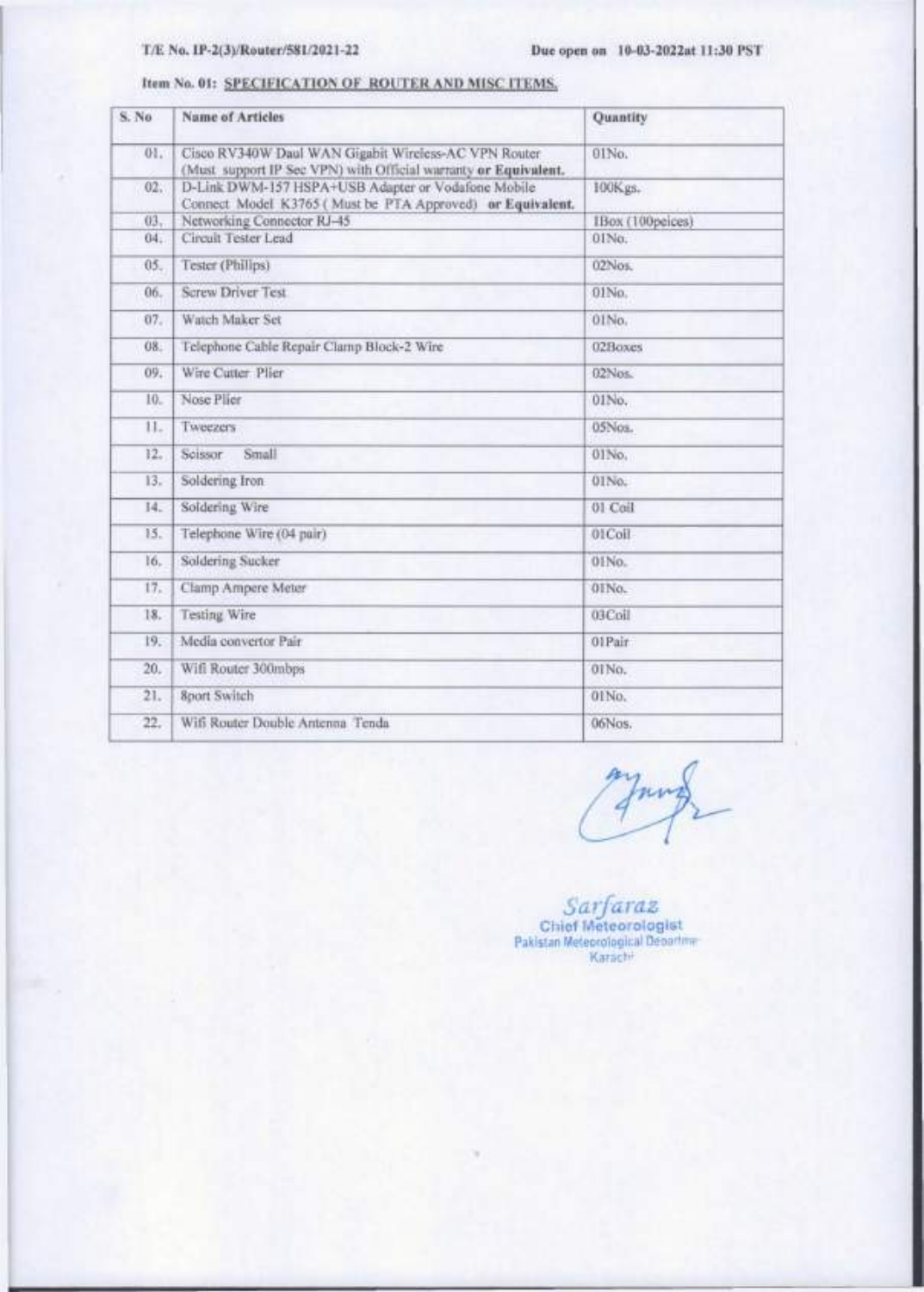#### **T /E No. lP-2(3)/Camera/582/2021-22 Due open on 10-03-2022at 11:30 PST**

| S. No.    | Description of store                                                              | Origin          | Quantity          |
|-----------|-----------------------------------------------------------------------------------|-----------------|-------------------|
| 1.7       | Panasonic 2MP Full HD IR Network Bullet<br>Camera Model PI-SPW203GL or Equivalent | <i>Imported</i> | 13Nos.            |
| 2.        | Panasonic 2MP IP Dome Camera with Audio mic<br>or Equivalent                      | <i>Imported</i> | $02$ Nos.         |
| 3.1       | PTZ Controller                                                                    |                 | 01No.             |
| 4,<br>YO. | 4TB Hard Drive Surveillance                                                       |                 | 02Nos.            |
| 5.        | 05Port POE Switch                                                                 |                 | 04Nos.            |
| 6.        | 08 Port POE GIGA Switch                                                           |                 | 04Nos.            |
| 7.        | TP Link 16 Port Gigabyte Switch                                                   |                 | 01No.<br>www.co   |
| 8.        | Cat-6 Wire PVC Pipe and Channel Path (Schneider)                                  |                 | 3Drum             |
| 9.        | Installation and Configuration                                                    |                 | Llob <sup>1</sup> |

#### **Item No. 02: SPECIFICATION OF CCTV CAMERAS WITH ACCESSORIES.**

Note: Accessories must be compatible along with the existing CCTV System.

#### **T /E No. lP-2(3)/Dry Batteries/583/2021-22 Due open on 10-03-2022at 11:30 PST**

**Item No. 03: SPECIFICATION OF DRY BATTERIES.** 

| S. No. | Description of store                          | Origin | Quantity |
|--------|-----------------------------------------------|--------|----------|
|        | Dry Batteries (12V-175AH) Leoch or Equivalent |        | 04Nos.   |
|        | Dry Batteries (12V-5AH) Leoch or Equivalent   |        | 16Nos    |

*Sarfaraz*  **Chie f Meteorologis t Pakistan Meteorological Department Karachi**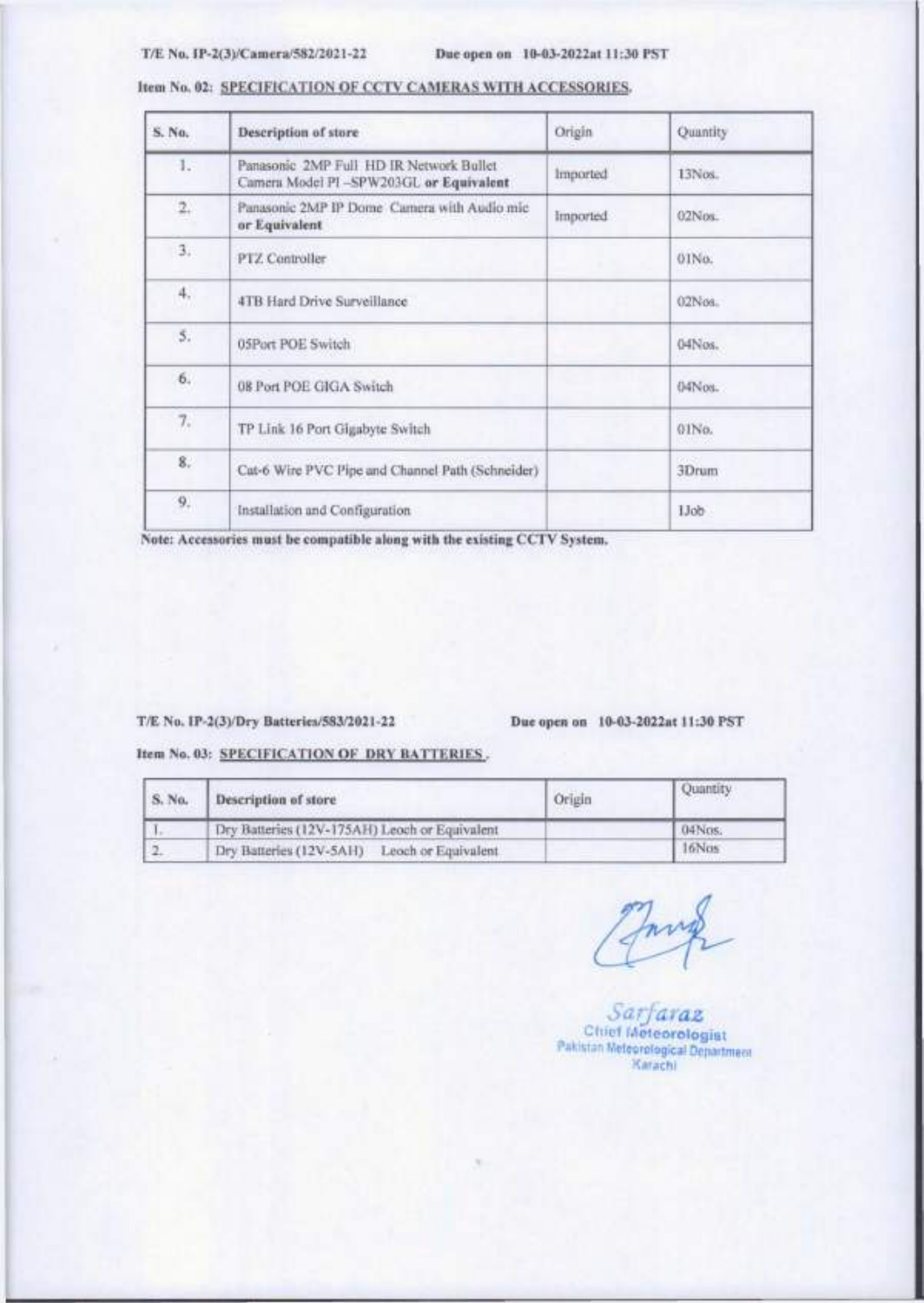#### **T /E No. IP-2(3)/Telescope/584/2021-22 Due open on 10-03-2022at 11:30 P.S.T**

| S. No. | <b>Technical Specification</b>                              | Origin | QTY   |
|--------|-------------------------------------------------------------|--------|-------|
|        | Accessories for Computerized Telescope<br>CPC Deluxe 800 HD |        |       |
| 1.     | Eye piece and filter kit 1.25"                              |        | 01No. |
| 2.7    | Universal or Neximage 10 solar system color Images.         |        | 01No. |
| 3.     | T-Adaptor, (Edge HD 8)                                      |        | 01No. |
| 4.     | Lens cleaning kit.                                          |        | 01No. |
| 5.     | Neutral Density Moon Filter-1.25"                           |        | 01No. |
| 6.     | Focus Motor.                                                |        | 01No. |
| 7.     | Sun smart eclipse filter                                    |        | 01No. |
| 8.     | 35mm DSLR Camera.                                           |        | 01No. |

#### **Item No. 4: SPECIFICATION OF ACCESSORIES FOR COMPUTERIZED TELESCOPE.**

**T /E No. IP-2(3)/Photocopier/585/2021-22 Due open on 10-03-2022at 11:30 PST** 

**Item No. 05: SPECIFICATION OF DIGITAL PHOTOCOPIER.** 

|                 | Description                                                        | Quantity |
|-----------------|--------------------------------------------------------------------|----------|
|                 | DIGITAL PHOTOCOPIER MACHINE                                        |          |
| Type            | Desktop                                                            | 01 No.   |
| Speed           | 23 (CPM/PPM) or More                                               |          |
| Puper Feeding   | Automatic Reversal Document feeder built in                        |          |
| Duplex          | Built in                                                           |          |
| Network Printer | Built in                                                           |          |
| Scanner         | Color Scanner Built in                                             |          |
| Paper.          | Maximum A-3 (11" X17"), Min A-5 Envelop                            |          |
| Capacity        | 350 Sheets (250 sheets tray + 100 bypass)                          |          |
| Zoom            | 25% reduction to 400% enlargement, 1+ manual increment.            |          |
| Warm up time    | 25 Seconds.                                                        |          |
| Memory          | 320 MB Standard (Max - 448 MB)                                     |          |
| Continues copy  | Max. 999 copies                                                    |          |
| Resolution      | 600 x 600 dpi                                                      |          |
| Warranty        | Minimum 2 years                                                    |          |
| Toners          | 02Nos. Additional Toners                                           |          |
| Note:           | Alongwith Installation, power cables, data cable and software C.D. |          |

*Sarfaraz*  **Chie f Meteorologis t Pakistan Meteorological Department Karachi**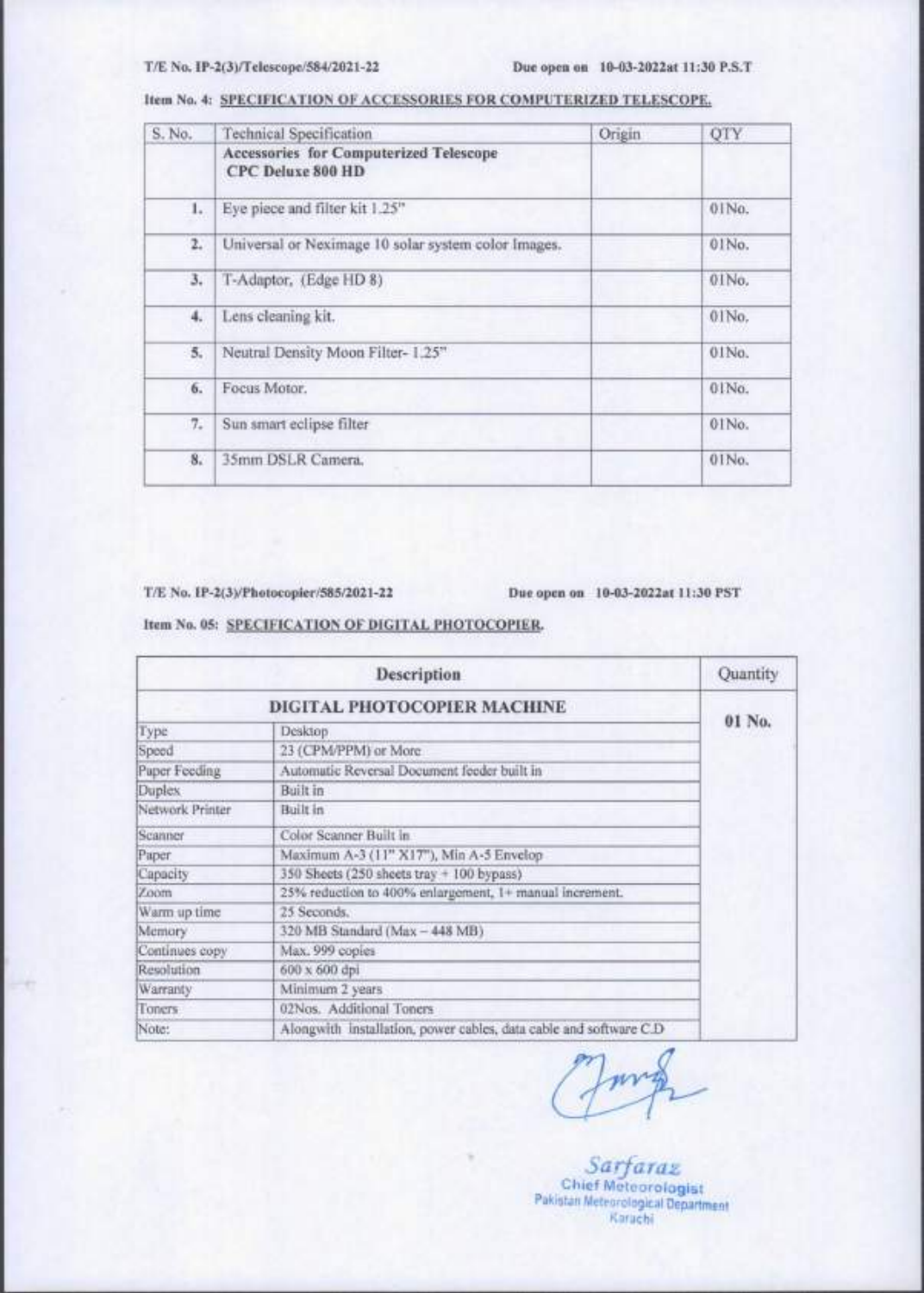#### **T /E No. IP-2(3)/Workshop Items/586/2021-22 Due open on 10-03-2022at 11:30 PST**

#### **Item No. 06: SPECIFICATION OF WORKSHOP ITEMS.**

| S. No.         | <b>Description of store</b>                                                     | Origin | Quantity        |
|----------------|---------------------------------------------------------------------------------|--------|-----------------|
| L.             | Brass Round Rod Size 1 %"                                                       |        | 100Kgs          |
| $\overline{2}$ | Brass Round Pipe outer dia 3" 5/8 inner bore 3" 3/8"                            |        | 50Kgs.          |
| 3.7            | Soldering Iron Model HP300/240Volt, 300Wp                                       |        | OINo.           |
| 4.             | Stainless Steel Screw Round Head size:4mm x %"                                  |        | 100Nos.         |
| 5.             | CoPP Plastic Dana (for Anemometer cup)                                          |        | 25Kg            |
| 6.             | A.B.S. Plastic Dana (for Anemometer cup)                                        |        | 25Kg            |
| 7.             | Measuring Meter Tape                                                            |        | 12Nos.          |
| 8.             | <b>TAP 4mm DORMER</b>                                                           |        | 03Sets          |
| 9.             | Metal Engraving Tools (as per sample)                                           |        | 06Nos;          |
| 10.            | Safety hand gloves (Rubber coated)                                              |        | 96Pairs.        |
| 11.7           | Crucible 16Kg (German)                                                          |        | 02Nos:          |
| 12.            | Hard Coke/Metallurgical coke H.S Code7408                                       |        | 500Kgs.         |
| 13.            | Bhalo Matti (for molding work)                                                  |        | <b>I</b> dumper |
| 14.            | Hacksaw Frames                                                                  |        | 06Nos.          |
| 15.            | Diamond Tipped round cutter No. of teeth 80                                     |        | 01No.           |
| 16.            | Planer Blade Size 1' x 134" x 1/8"                                              |        | 06Nos.          |
| 17.            | Planer Blade Size 2' x 1%" x 1/8"                                               |        | 06Nos.          |
| 18.            | Hand Planer Blade Matika                                                        |        | 06Nos.          |
| 19.            | Glue                                                                            |        | 20Kgs.          |
| 20.            | Power Breaker (20 AMP) for CNC Machine                                          |        | $01$ No.        |
| 21.            | M 10 Bolt, squire Head size 13mm for CNC Machine                                |        | 04Nos.          |
| 22.            | Acrylic Plexi glass Plastic Sheet Size; 2' x 2' thickness<br>1" for CNC Machine |        | 01 Sheet        |

#### **No.IP-2(3)/Printer Toners/587/2021-22 Due open on 10-03-2022at 11:30 PST**

#### **Item No.7. SPECIFICATION OF TONERS FOR PRINTERS.**

| S. Nos. | <b>Description of Stores</b>                         | Origin | Quantity  |
|---------|------------------------------------------------------|--------|-----------|
| h.      | Printer Cartridge for HP Laser Jet P1102 (85A)       |        | 12 Nos.   |
| 2.      | Toner for HP Laser Jet 1020 (12A)                    |        | 12 Nos.   |
| з.      | Toner Cartridge for HP Laser jet M125A (83A)         |        | 02 Nos.   |
| 4.      | Toner Cartridge for HP Laser jet 1320 (49 A) Printer |        | 06 Nos.   |
| 5.      | Toner Cartridge for HP Laser Jet 150a, Colour (116A) |        | 01No.     |
| б.      | Toner Cartridge for HP Laser Jet Pro M12w (79A)      |        | 01No.     |
| 7.      | Toner Cartridge for HP Laser Jet Pro 400 M401a (80A) |        | 06 Nos.   |
| 8.      | Toner Cartridge for HP Laser Jet Pro M102a (17A)     |        | 08 Nos.   |
| 9.      | Toner for MLT-D104/SAU for Samsung printer ML1660    |        | $02$ Nos. |
| 10.     | Ribbon Cartridge for LQ-300+II Printer               |        | 10 Nos.   |
|         |                                                      |        |           |

#### **Note: Samples Must be provided with quotation.**

**i)** Toners must be Genuine/ Original.

ii) Look like or Compatible toners are not acceptable.

iii) Country of origin must be mentioned & length of expiry must be sufficient.

*Sarfaraz ,f,* **Chie f Meteorologis t Pakistan Meteorological Department Karachi**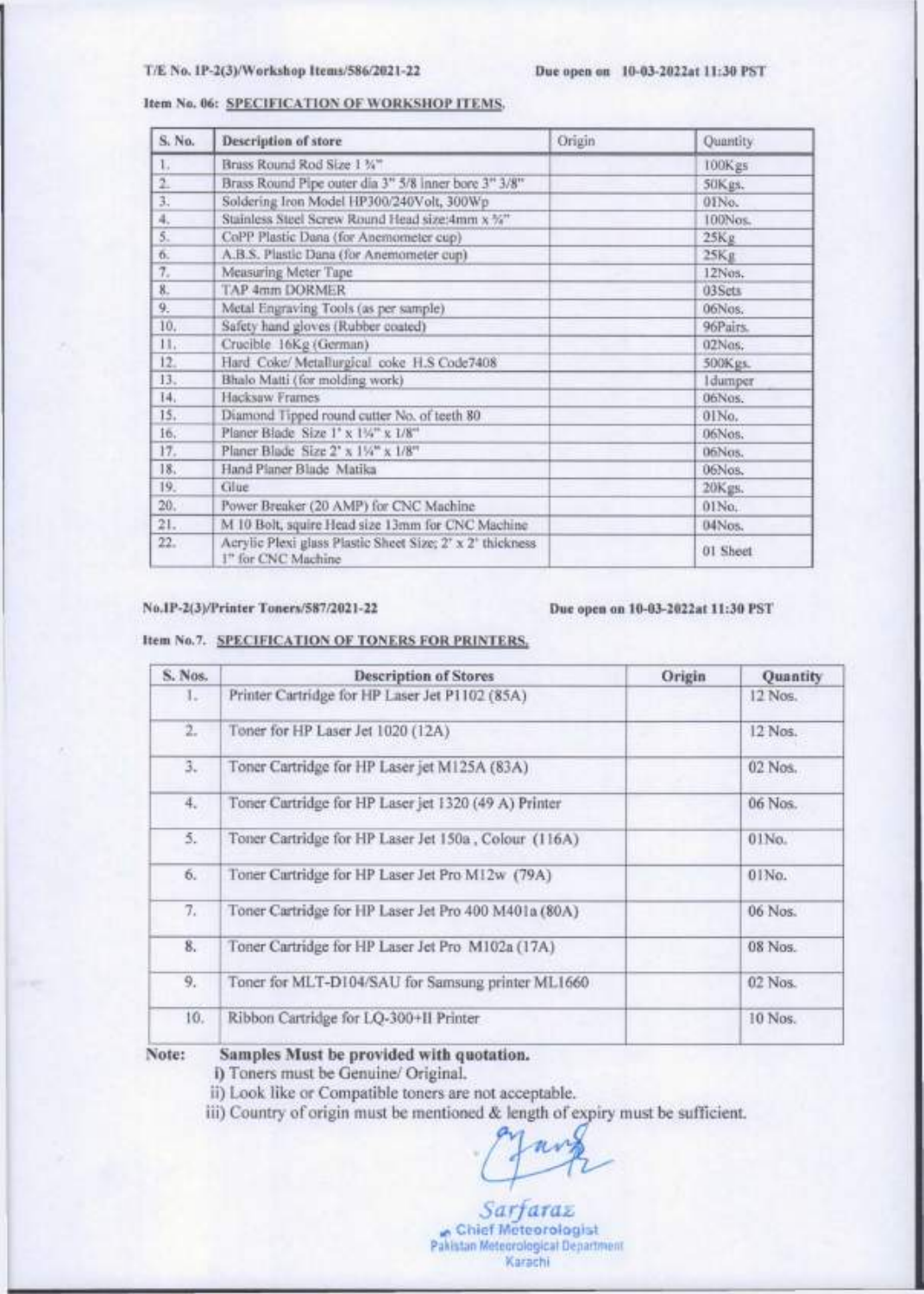### **INSTRUCTION TO BIDDERS TERMS AND CONDITIONS**

[All pages (Form of Quotations & Terms & Conditions) are mandatory to be signed /stamped, failing which the bid may be rejected.]

- 1. Any addition, deletion or modification of any clause of the procurement terms & conditions of PMD by any vendor will not be acceptable and may lead to rejection of the bid.
- 2. Only registered Suppliers, who are on Active Taxpayers List (ATL) of FBR, are eligible to participate in tender. Please also attach the Certificate supporting being Active Taxpayer as per requirement of FBR.
- 3. The supplier is well established firm /company in the business of relevant field with sound financial status.
- 4. The contract will be executed and handed over in satisfactory conditions up to the entire satisfaction of PMD.
- 5. **The bidder is required to furnish in form of** Pay order equivalent to 2% of the total Bid price as Earnest Money **in favor of "Director General Meteorological Services, Karachi Any bid not accompanied by Earnest Money shall be rejected without any right of appeal.**
- 6. Part / Advance payments is not allowed.
- 7. After opening of bids PMD, Karachi will examine the bids for completeness as per tender documents.
- **8.** Purchase order (s) will be awarded to the lowest and technically recommended bidder (s) on the basis of item wise / subtotal wise / grand total wise according to the nature of Item.

9. PMD, Karachi will follow the PPRA rule of **single stage two envelope procedure:** 

- The bid shall comprise two separate envelopes. Each envelope shallcontain separately the **financial proposal** and the **technical proposal:**
- The envelopes shall be marked as **"FINANCIAL PROPOSAL" and "TECHNICALPROPOSAL"** in bold and legible letters to avoid confusion;
- Initially, only the envelope marked **"TECHNICA L PROPOSAL "** shall be opened;

*Sarfaraz*  **Chie f Meteorologis t Pakistan Meteorological Departmej Karachi**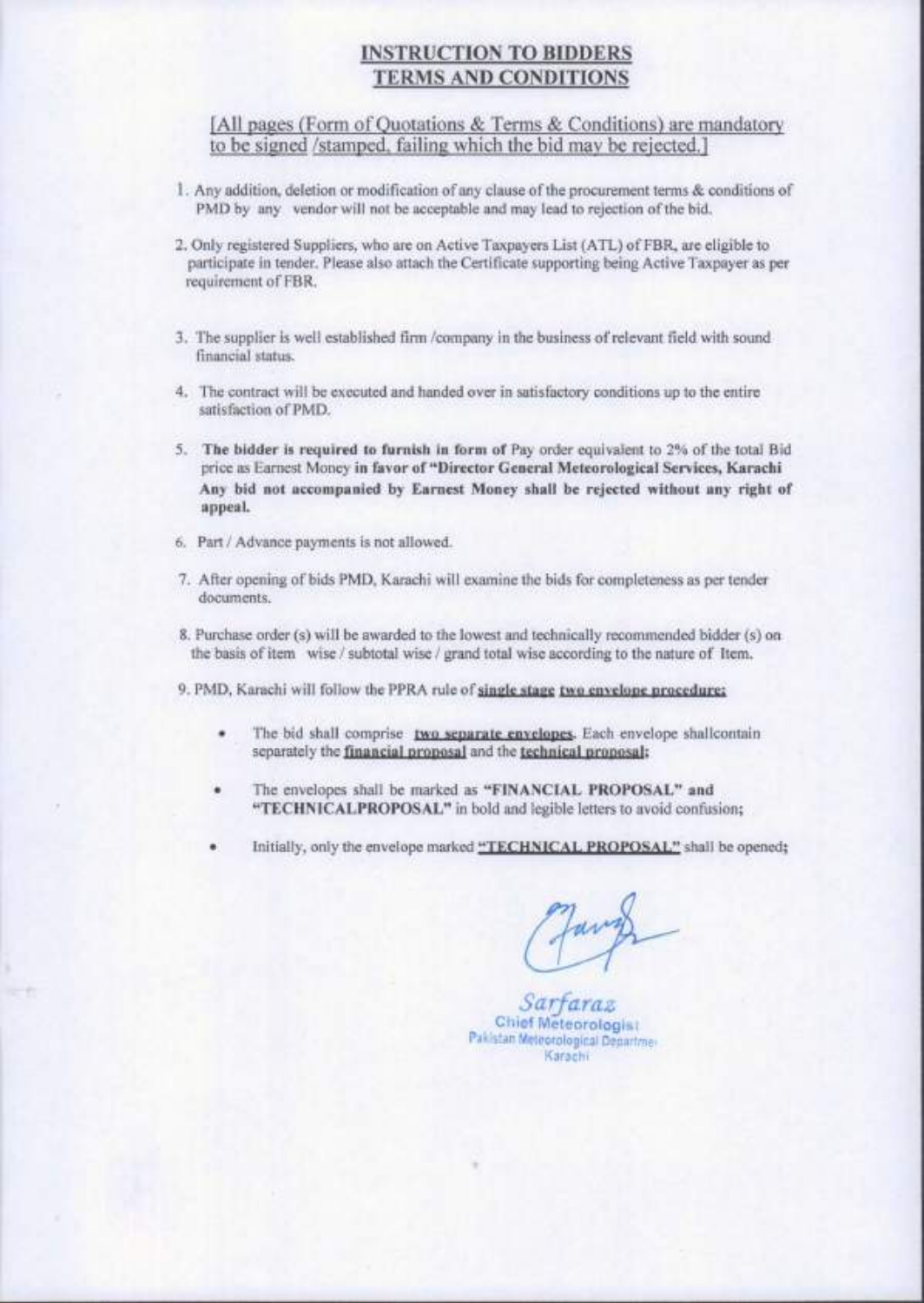- The envelope marked as **"FTNANCTAL PROPOSAL"** shall be retained in the custody of PMD, Karachi without being opened.
- shall evaluate the technical proposal in a manner prescribed in advance, without reference to the price and reject any proposal which does not conform to the specified requirements.
- During the technical evaluation no **amendments** in the technical proposal shall be permitted.
- » The financial proposals of bids shall be opened publicly at a time, date and venue announced and communicated to the bidders in advance;
- After the evaluation and approval of the technical proposal PMD, shall at a time within the bid validity ٠ period, publicly open the financial proposals of the technically accepted bids only. The financial proposal of bids found technically nonresponsive shall be returned un-opened to the respective bidders;
- 10. Guidelines for Technical Evaluation;
- <sup>I</sup> . Brief Profile of firm/company on company letter head (maximum 02 pages)
- **11.** Related work experience in Years
- III. List of Clients
- IV. All interested bidders are required to submit the samples **(only in those items where the samples are required)** well before opening of tender.
- V. Technical Evaluation will be done on the basis of detailed specification /sample provided. Any offer /sample not meeting the standard shall be rejected and financial bid will be opened for technically accepted bids only.
- 11. Bidders cannot challenge the finding of the evaluation or ask for reason of disqualification.
- 12. The bid should be submitted in a sealed envelope up to **March 10 2022** on or before **llOOPS T** and will be opened on the same date **at 1130PST** in the presence of available bidders.
- 13. The envelope should be marked as under;

Pakistan Meteorological Department Indent and Purchase Section **Meteorological Complex, University Road, Karachi. Tel:** 021-99261425. 9261410Ext;211

14. The envelope shall also bear the word **"CONFIDENTIAL "** and following identification quotation of **" Tender Notice No. IP**-2GV2n2l-22/2 " .

Jaro

*Sarfaraz*  **' Chie f Meteorologis t Pakistan Meteorological Departmen Karachi**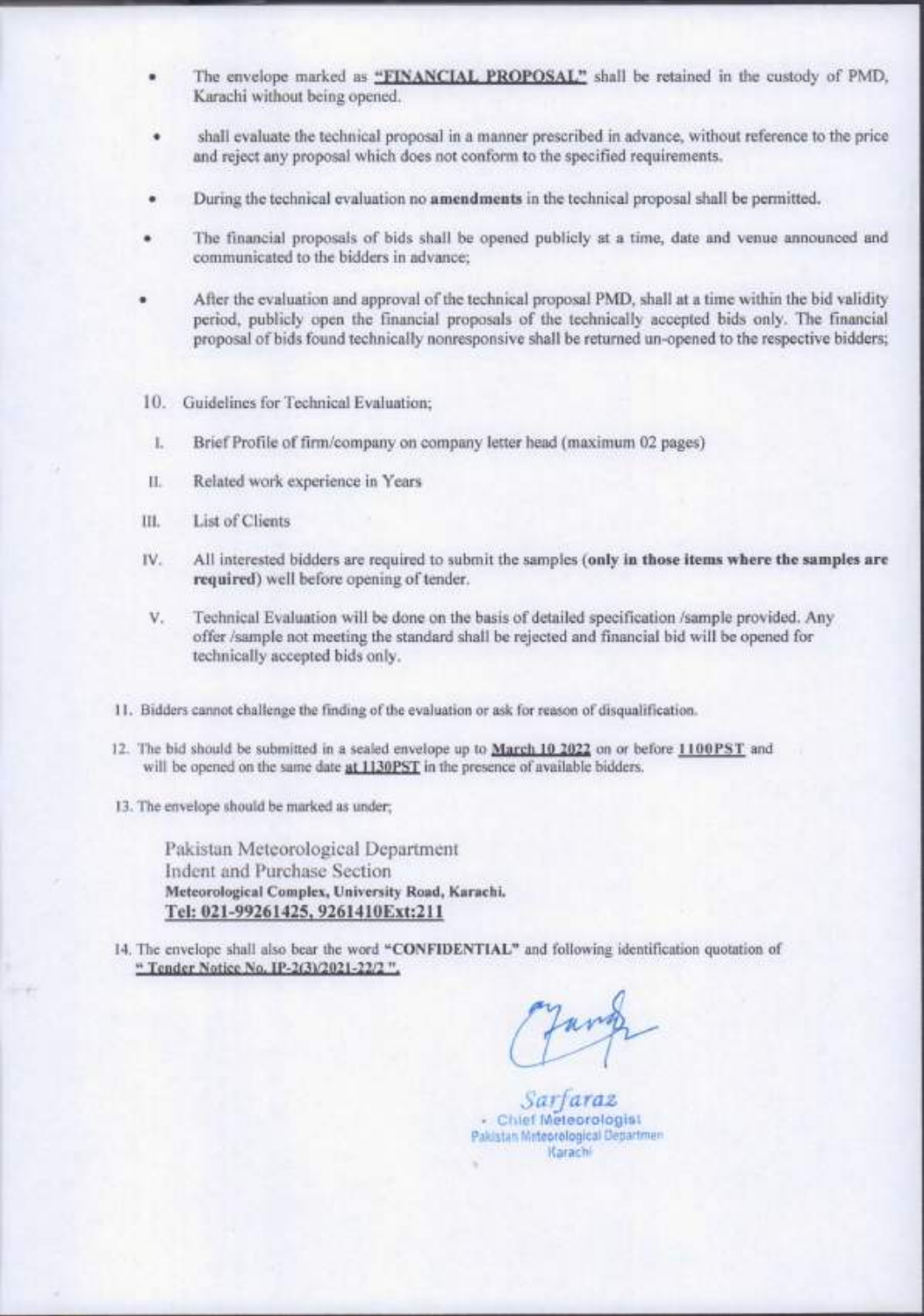- **15** .If the delivered goods / services are not according to the required quality standards / specifications, the same shall be liable to be rejected after inspection. The vendor would be required to supply as per requirements mentioned in Quotation, otherwise the purchase / work order will be cancelled after due date with confiscation of earnest money.
- 16. Deduction of Income Tax and any other tax will be deducted at source according to Government prevailing rules.
	- 17. Payment will be made on submission of Invoice in the name of "Pakistan Meteorological Department, Karachi" with a copy of delivery challan (s) after the complete order has been supplied, inspected and accepted which includes delivery / installation, and PMD acceptance / inspectionthereof.
- 18. A11 prices should be quoted on F.O.R (Pak Rupees).

19. All prices should be valid for at least 60 days. Withdrawal or any modification of the original offer within the validity period shall entitle PMD to forfeit the earnest money in favor of the PMD and / or put a ban on such vendor participation in PMD tenders / works.

20.1t is the sole responsibility of the agent / supplier / manufacturer to comply with the applicable laws, be national or international.

- 21.In case of any dispute, decision of the Chairman Purchase Committee will be final and binding upon the parties.
- 22. The PMD reserves the right to modify the quantities of goods / services at any time before the award of purchase / work order.
- 23. PMD, Karachi reserves the rights to accept or reject the bid if;
	- Received without earnest money
	- Received later than the date and time fixed for tender submission
	- The tender is unsigned/ unstamped
	- The offer is ambiguous
	- The offer is conditional
	- The offer is from a firm, which is black listed by any Govt. Office.
	- The offer is received by telephone/fax.
	- Any unsigned / ambiguous erasing, cutting / overwriting etc. is made.

*Sarfaraz*  **• •• Chie f Meteoroiogis t Pakistan Meteorological Departme! Karachi**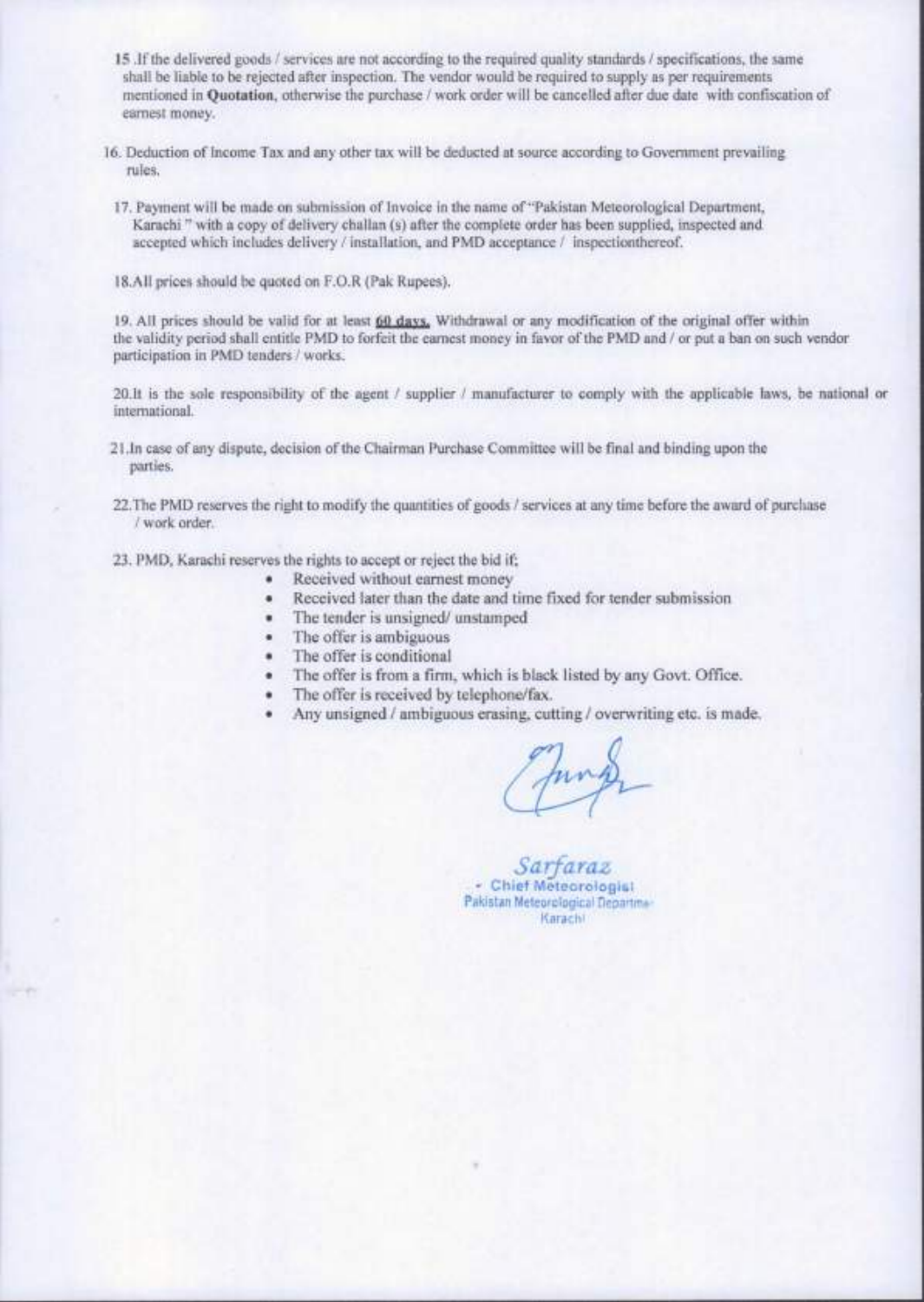24.The bidder should furnish a certificate as worded below in token of acceptance of ail the terms and conditions of the tender. Otherwise the tender will not be considered under any circumstances.

- **a)** Please quote the rates on our Form of Quotation (may be printed on the company letter head), otherwise your bid may be rejected.
- b) Terms & Conditions and Form of Quotation should be attached with Technical and Financial bids,otherwise your tender/bid(s) may be rejected.

25.1 / We The undersigned certify that the terms and conditions as contained in the documents vise, " Terms and Conditions for Tender Notice of PMD, Karachi arc accepted and that in the event of

selection of my/our rate the agreement in the prescribed form will be entered into.

• Company / Vendor Name:

.........

- Postal A'j'jrggg;  $1114$
- Tel. «fe Mobile:
- Email:
- NTN#:
- GST#:

**(DR. SARFARAZ)**  Chief Meteorologist /or Director General Pakistan Meteorological Department

**Signature: (Participating Firm)** 

**Stamp:**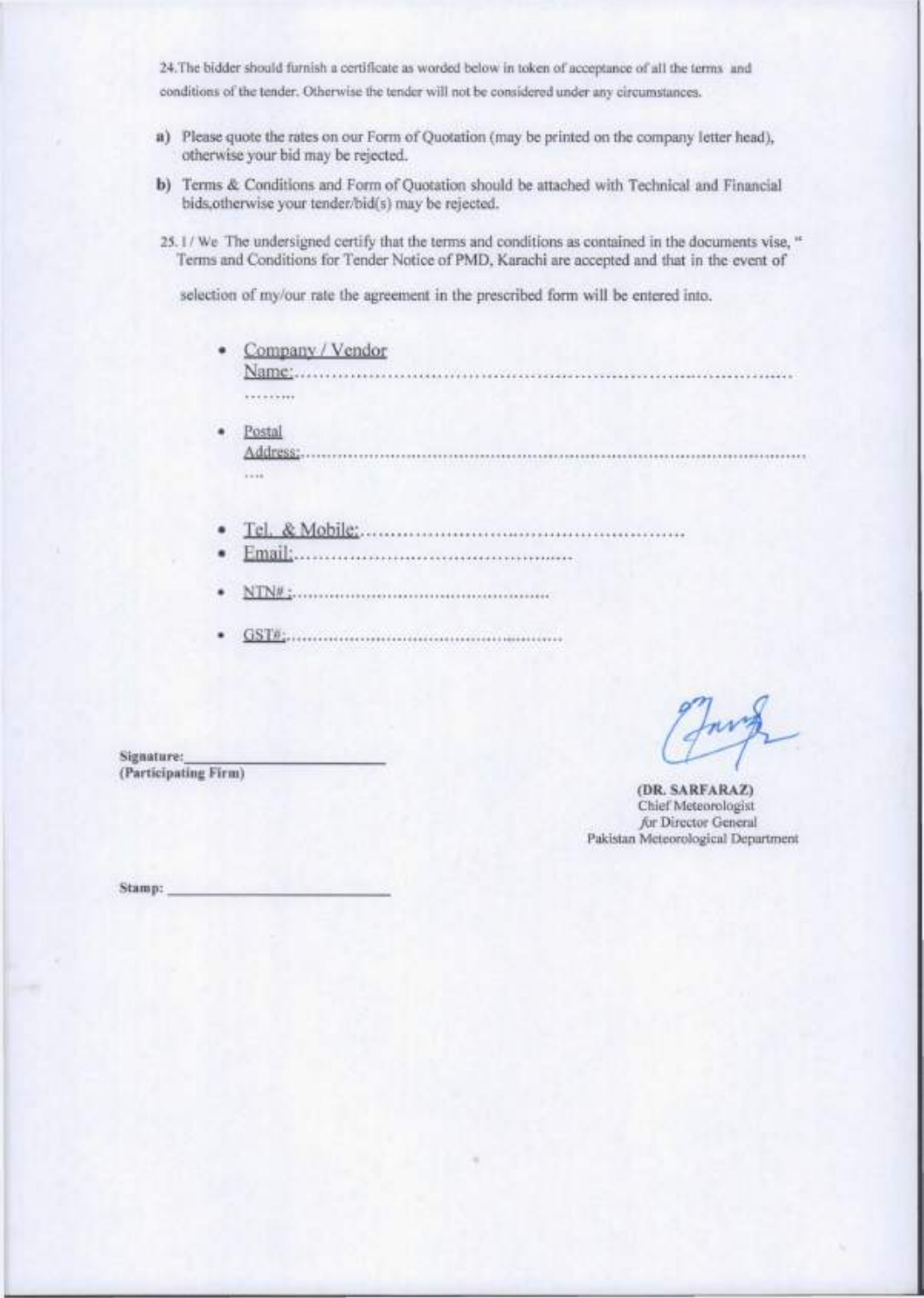**FORM OF QOUTATION**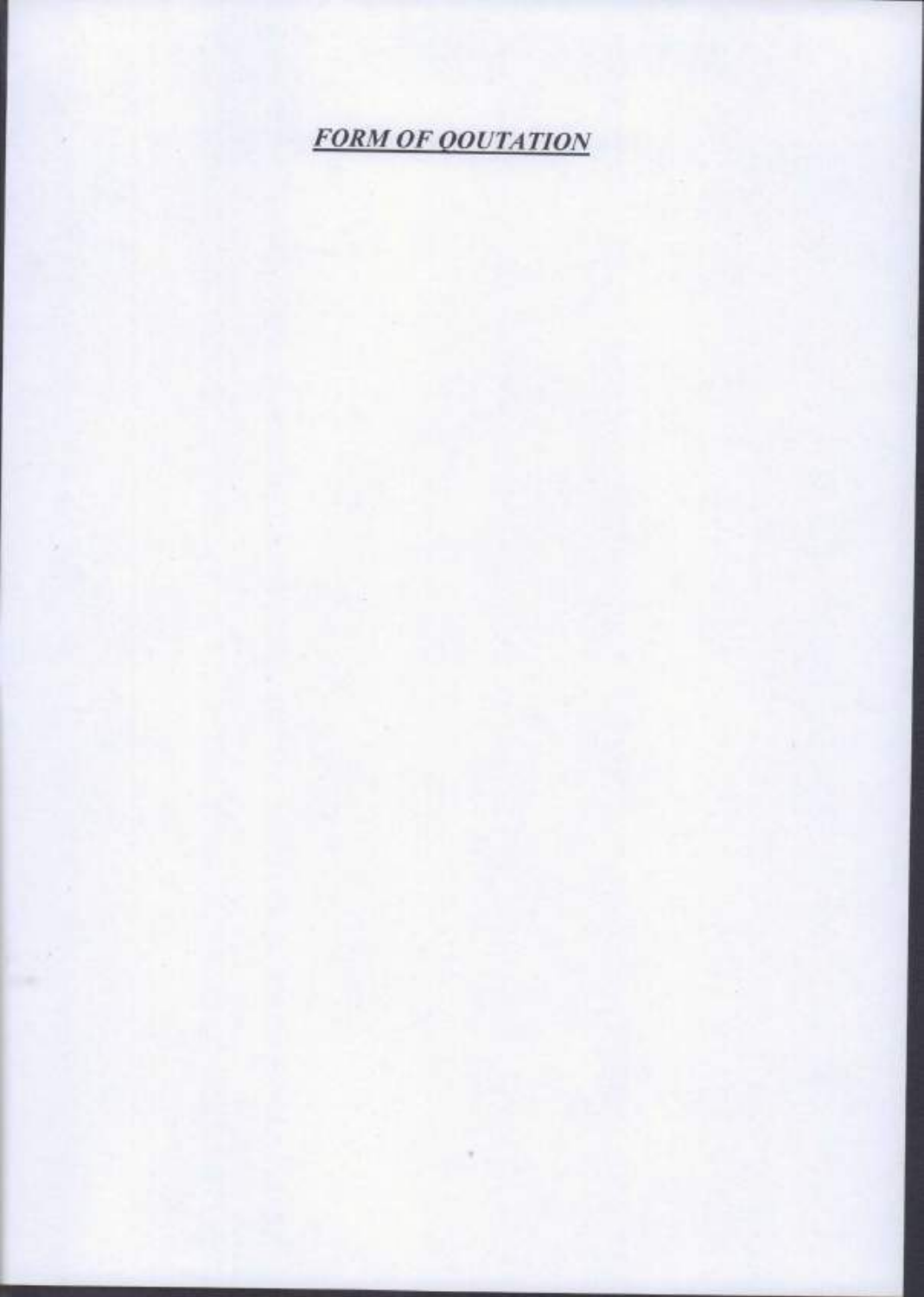#### FORM OF QUOTATION FOR THE SUPPLY OF ROUTER AND ACCESSORIES.

| S. No.<br>L. | Description of store                                                                                               | <b>Origin</b> | Unit Price<br>With GST | On.                  | Total Price<br>With GST |
|--------------|--------------------------------------------------------------------------------------------------------------------|---------------|------------------------|----------------------|-------------------------|
|              |                                                                                                                    |               | (Rs.)                  |                      | (Rs.)                   |
|              | Cisco RV340W Daul WAN Gigabit<br>Wireless-AC VPN Router (Must support                                              |               |                        | 01No.                |                         |
| 27           | D-Link DWM-157 HSPA+USB Adapter or<br>Vodafone Mobile Connect Model K3765<br>(Must be PTA Approved) or Equivalent. |               |                        | 100Kgs.              |                         |
| 3.           | Networking Connector RJ-45                                                                                         |               |                        | IBox.<br>(100peices) |                         |
| 4.           | Circuit Tester Lead                                                                                                |               |                        | 01No.                |                         |
| 5.           | Tester (Philips)                                                                                                   |               |                        | 02Nos.               |                         |
| 6.           | Screw Driver Test                                                                                                  |               |                        | 0INo.                |                         |
| 7.           | Watch Maker Set                                                                                                    |               |                        | 01No.                |                         |
| 8.           | Telephone Cable Repair Clamp Block-2<br>Wire <sup>1</sup>                                                          |               |                        | 02Boxes              |                         |
| 9.           | Wire Cutter Plier                                                                                                  |               |                        | 02Nos.               |                         |
| 10.          | Nose Plier                                                                                                         |               |                        | 01No.                |                         |
| 11.          | Tweezers                                                                                                           |               |                        | 05Nos.               |                         |
| 12.          | Scissor<br>Small                                                                                                   |               |                        | 0INo.                |                         |
| 13.          | Soldering fron                                                                                                     |               |                        | 01No.                |                         |
| 14.          | Soldering Wire                                                                                                     |               |                        | 01 Coll              |                         |
| 15.          | Telephone Wire (04 pair)                                                                                           |               |                        | 01Coll               |                         |
| 16.          | Soldering Sucker                                                                                                   |               |                        | 01No.                |                         |
| 17.          | Clamp Ampere Meter                                                                                                 |               |                        | 01No.                |                         |
| 18.          | Testing Wire                                                                                                       |               |                        | 03Coll               |                         |
| 19.          | Modia convertor Pair                                                                                               |               |                        | 01Pair               |                         |
| 20.          | Wifi Router 300mbps                                                                                                |               |                        | 01No.                |                         |
| 21.          | <b>Sport Switch</b>                                                                                                |               |                        | 01No.                |                         |
| 22.          | Wifi Rooter Double Antenna Tenda                                                                                   |               |                        | 06Nos.               |                         |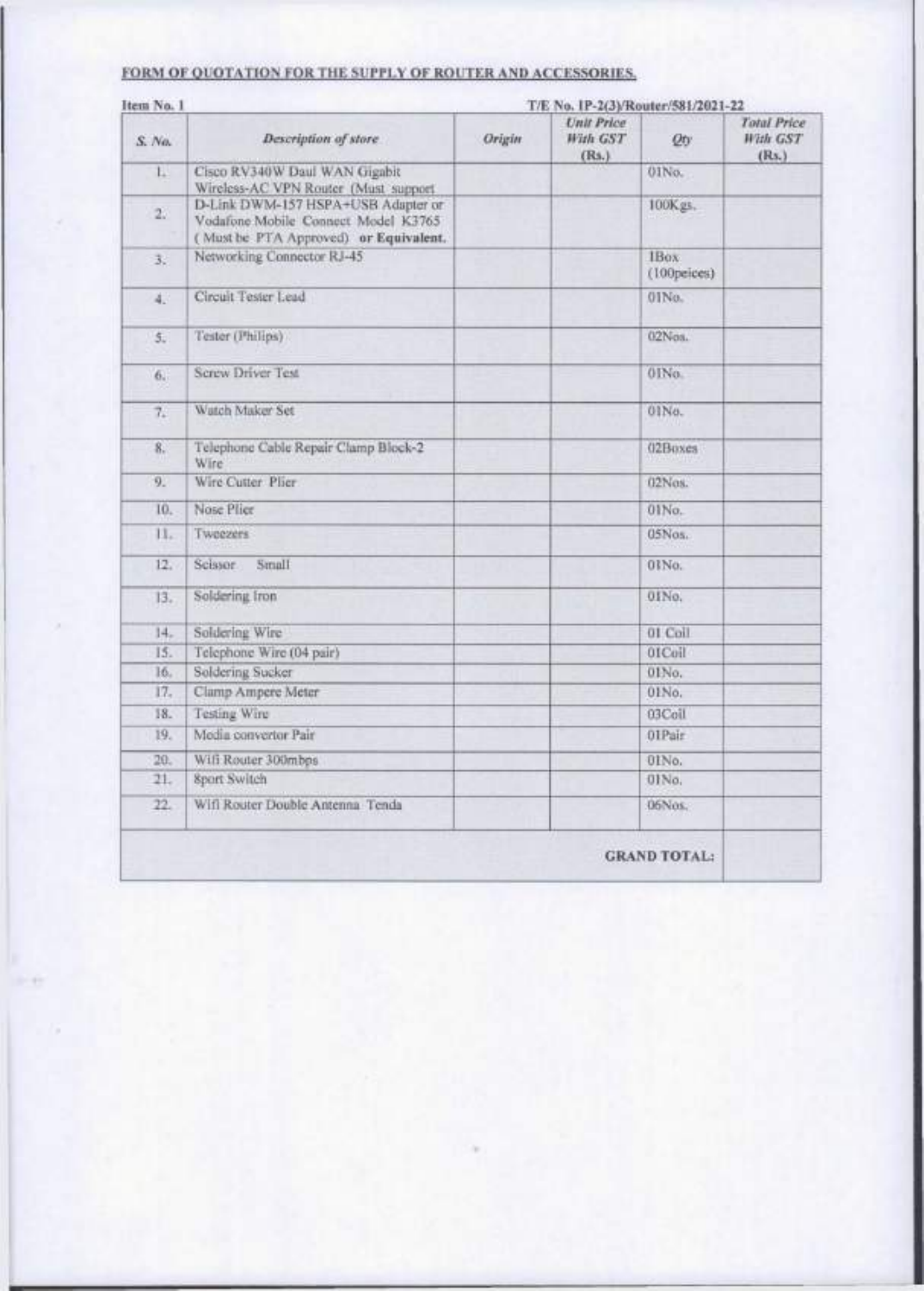#### **FOR M O F QUOTATION FO R TH E SUPPLY O F "CCT V CAMERA S AND ACCESSORIES" .**

| Item No. 2              |                                                                                      |          | T/E No. 1P-2(3)/Camera/582/2021-22     |        |                                         |
|-------------------------|--------------------------------------------------------------------------------------|----------|----------------------------------------|--------|-----------------------------------------|
| S. No.                  | Description of store                                                                 | Origin   | <b>Unit Price</b><br>with GST<br>(Rs.) | Otr-   | <b>Total Price</b><br>with GST<br>(Rs.) |
|                         | Panasonic 2MP Full HD IR<br>Network Bullet Camera Model<br>PI-SPW203GL or Equivalent | Imported |                                        | 13Nos. |                                         |
| $\overline{2}$          | Panasonic 2MP IP Dome Camera<br>with Audio mic<br>or Equivalent                      | Imported |                                        | 02Nos. |                                         |
| $\overline{3}$          | PTZ Controller                                                                       |          |                                        | 01No.  |                                         |
| $\ddot{\phantom{0}}$    | 4TB Hard Drive Surveillance                                                          |          |                                        | 02Nos. |                                         |
| $\overline{\mathbf{5}}$ | 05Port POE Switch                                                                    |          |                                        | 04Nos. |                                         |
| 6                       | 08 Port POE GIGA Switch                                                              |          |                                        | 04Nos. |                                         |
| $\tau$                  | TP Link 16 Port Gigabyte Switch                                                      |          |                                        | 01No.  |                                         |
| $\overline{\mathbf{8}}$ | Cat-6 Wire PVC Pipe and<br>Channel Path (Schneider)                                  |          |                                        | 3Drum  |                                         |
| 9                       | Installation and Configuration                                                       |          |                                        | 1Job   |                                         |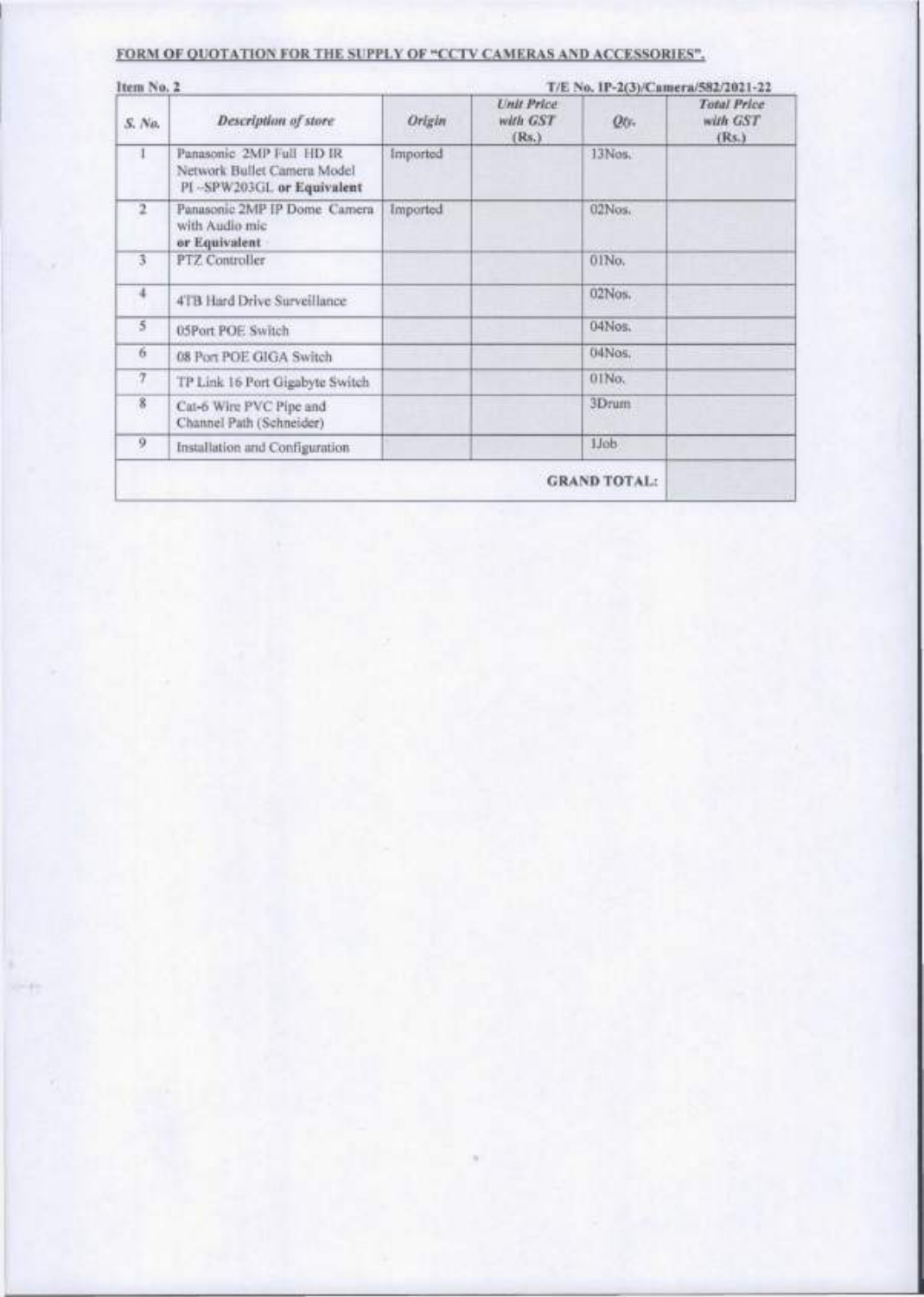#### **FORM OF QUOTATION FOR THE SUPPLY OF "DRY BATTERIES".**

#### **Item No. 03** T/E No. IP-2(3)/Dry Batteries/583/2021-22

| $S$ . Na.   | Description of store      | Origin | <b>Unit Price</b><br>with GST<br>(Rs.) | Qty.                | Total Price<br>with GST<br>(Rs.) |
|-------------|---------------------------|--------|----------------------------------------|---------------------|----------------------------------|
| . .         | Dry Batteries (12V-150AH) |        |                                        | 04 Nos.             |                                  |
| $2^{\circ}$ | Dry Batteries (12V-5AH)   |        |                                        | 16Nos.              |                                  |
|             |                           |        |                                        | <b>GRAND TOTAL:</b> |                                  |

**»**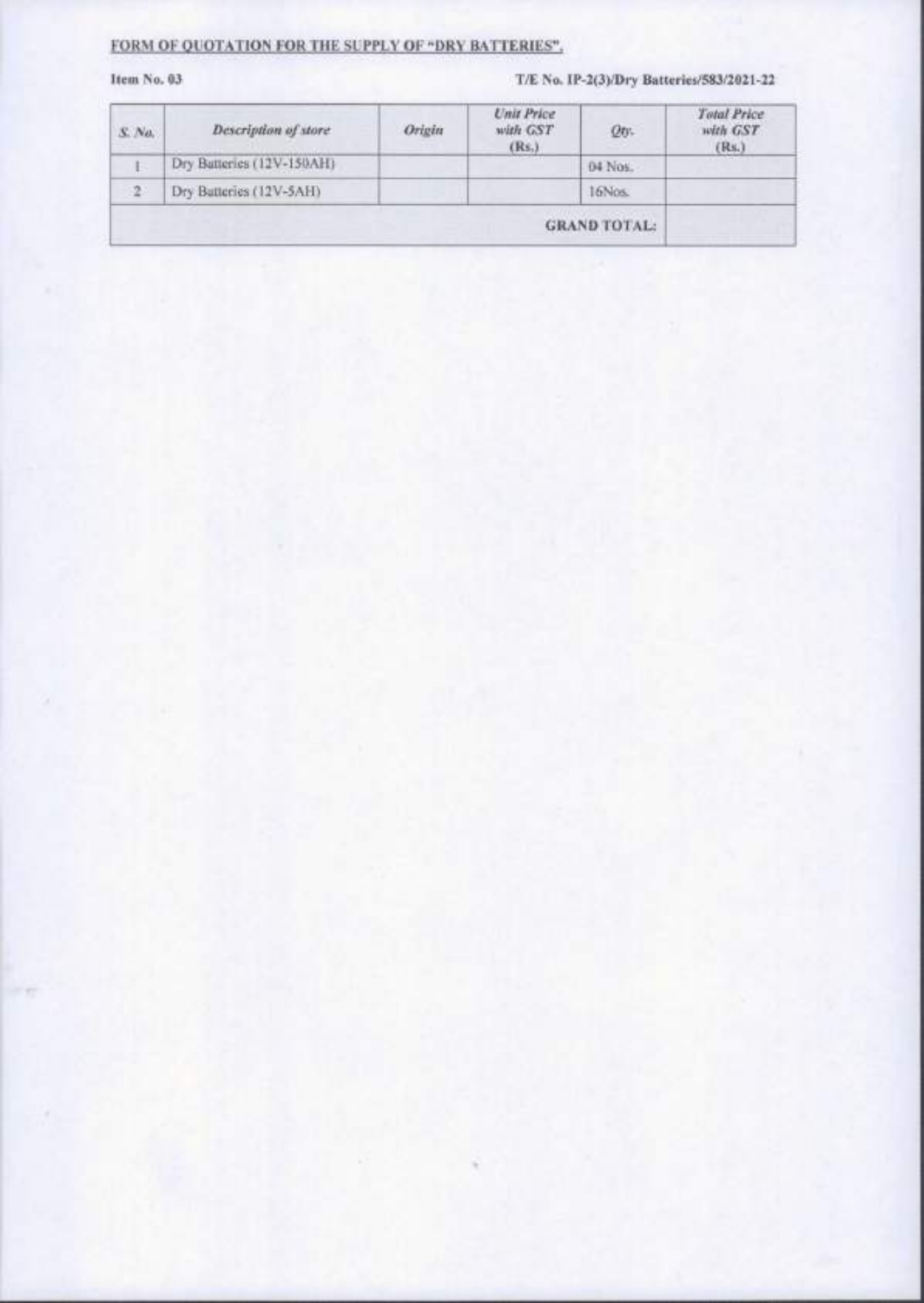### **FORM OF QUOTATION FOR THE SUPPLY OF "WOOD".**

#### **Item No. 04 T/E No. IP-2(3)/Telescope/584/2021-22**

| S. No.              | · · Description of store                                           | Origin | <b>Unit Price</b><br>with GST<br>(Rs.) | Otv.                | <b>Total Price</b><br>with <b>GST</b><br>(Rs.) |
|---------------------|--------------------------------------------------------------------|--------|----------------------------------------|---------------------|------------------------------------------------|
|                     | Accessories for Computerized Telescope<br><b>CPC Deluxe 800 HD</b> |        |                                        |                     |                                                |
| 01.                 | Eye piece and filter kit 1.25"                                     |        |                                        | 01No.               |                                                |
| 02.                 | Universal or Neximage 10 solar system<br>color Images.             |        |                                        | 01No.               |                                                |
| 03.                 | T-Adaptor, (Edge HD 8).                                            |        |                                        | 01No.               |                                                |
| 04.                 | Lens cleaning kit.                                                 |        |                                        | 0INo.               |                                                |
| 05.                 | Neutral Density Moon Filter-1.25"                                  |        |                                        | 01No.               |                                                |
| 06.                 | Focus Motor.                                                       |        |                                        | 01No.               |                                                |
| 07.                 | Sun smart eclipse filter                                           |        |                                        | 01No.               |                                                |
| 08.<br><b>SERVI</b> | 35mm DSLR Camera.                                                  |        |                                        | 01No.               |                                                |
|                     |                                                                    |        |                                        | <b>GRAND TOTAL:</b> |                                                |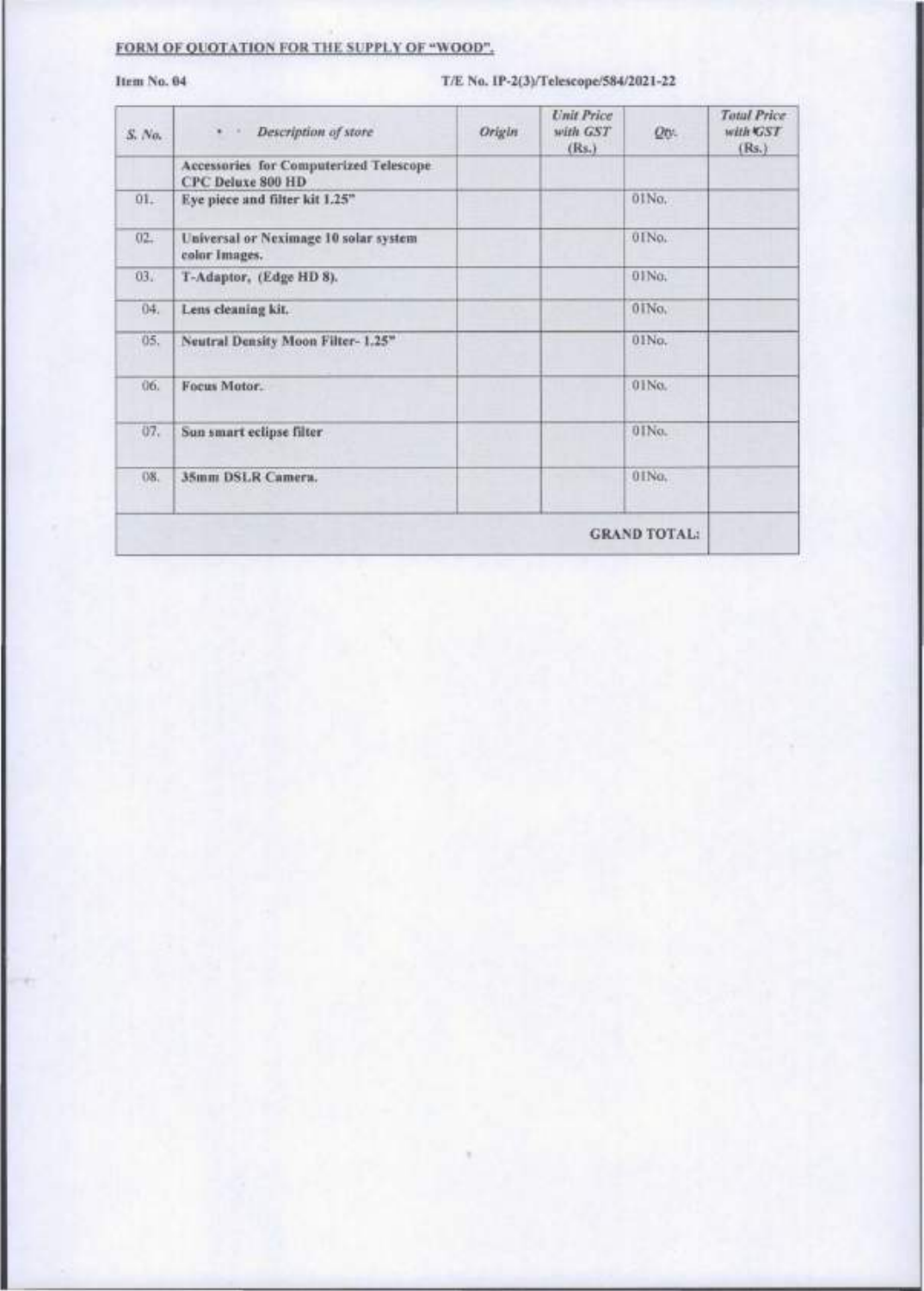| FORM OF OUOTATION FOR THE SUPPLY OF "DIGITAL PHOTOCOPIER" |  |
|-----------------------------------------------------------|--|
|-----------------------------------------------------------|--|

| Item No. 05<br>File # IP-2(3)/Photocopier/585/2021-22                       |                                        |       |                                                |
|-----------------------------------------------------------------------------|----------------------------------------|-------|------------------------------------------------|
| Description of store<br>S. No.                                              | <b>Unit Price</b><br>With GST<br>(Rs.) | Otv-  | <b>Total Price</b><br><b>With GST</b><br>(Rs.) |
| Digital Photocopier<br>01.                                                  |                                        | 01No. |                                                |
| Desktop<br>Type                                                             |                                        |       |                                                |
| 23 (CPM/PPM) or More<br>Speed                                               |                                        |       |                                                |
| Paper Feeding<br>Automatic Reversal Document feeder<br>built in             |                                        |       |                                                |
| Duplex<br>Built in                                                          |                                        |       |                                                |
| Network<br>Built in                                                         |                                        |       |                                                |
| Color Scanner Built in<br><b>Scanner</b>                                    |                                        |       |                                                |
| Paper<br>Maximum A-3 (11" X17"), Min A-5:<br>Envelop                        |                                        |       |                                                |
| 350 Sheets (250 sheets tray + 100<br>Capacity<br>hypass)                    |                                        |       |                                                |
| 25% reduction to 400% enlargement,<br>Zoom<br>1+ manual increment.          |                                        |       |                                                |
| Warm up time<br>25 Seconds.                                                 |                                        |       |                                                |
| 320 MB Standard (Max - 448 MB)<br>Memory                                    |                                        |       |                                                |
| Continues copy<br>Max. 999 coples                                           |                                        |       |                                                |
| Resolution<br>600 x 600 dpl                                                 |                                        |       |                                                |
| Warranty<br>Minimum 2 years                                                 |                                        |       |                                                |
| 02Nos. Additional Toners<br>Toners                                          |                                        |       |                                                |
| Alongwith installation, power cable,<br>Note:<br>data cable and software CD |                                        |       |                                                |
|                                                                             |                                        |       | <b>GRAND TOTAL:</b>                            |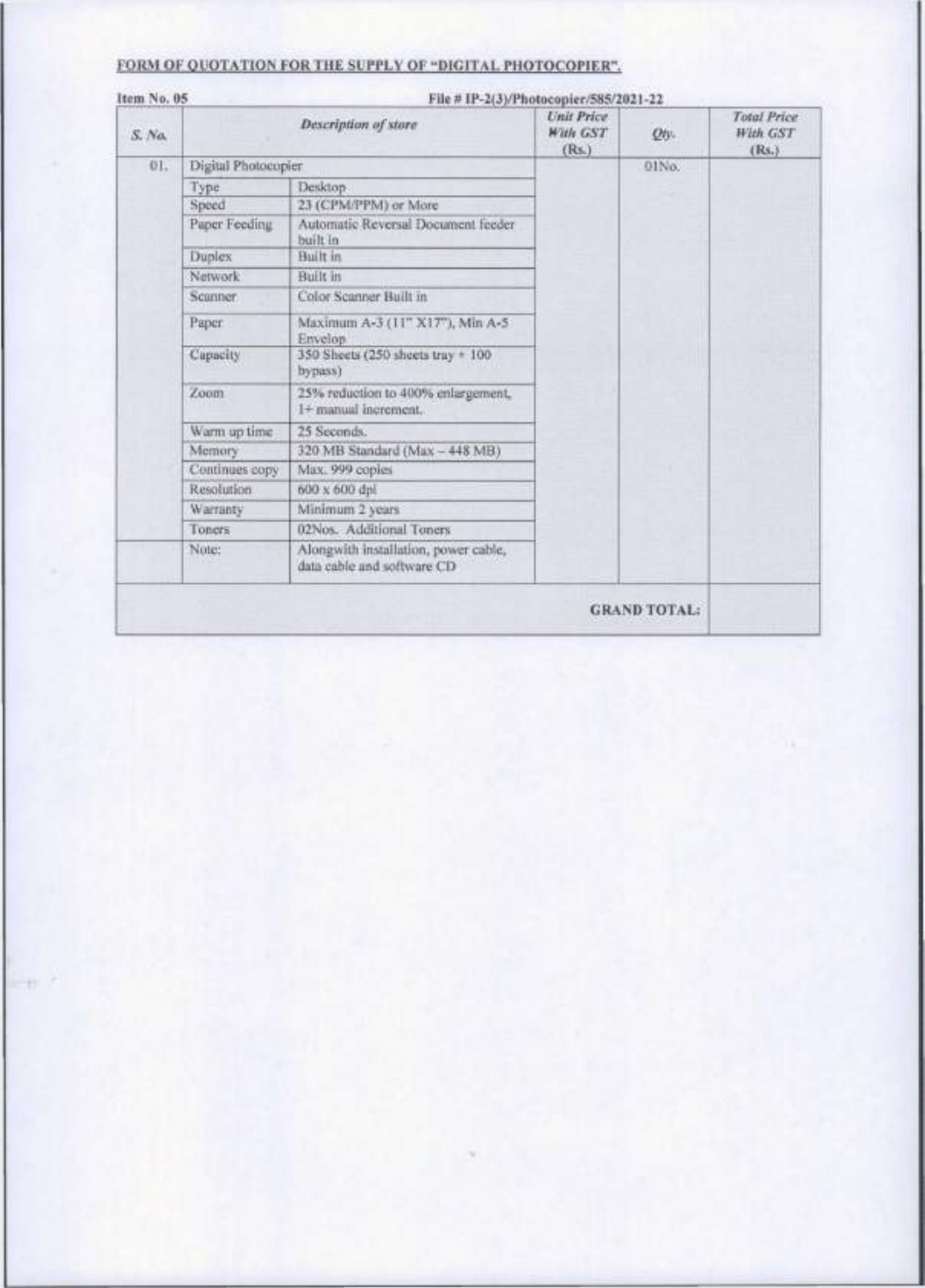#### FORM OF QUOTATION FOR THE SUPPLY OF "WORKSHOP ITEMS",

#### Item No. 06

#### File # IP-2(3)/WS Items/585/2021-22

| S. No.     | Description of store                                                                         | Origin | <b>Unit Price</b><br>with GST<br>(Rs.) | Otr.                | <b>Total Price</b><br>with GST<br>(Rs.) |
|------------|----------------------------------------------------------------------------------------------|--------|----------------------------------------|---------------------|-----------------------------------------|
| Ι.         | Brass Round Rod Size 1 %"                                                                    |        |                                        | 100Kgs              |                                         |
| $\ddot{x}$ | Brass Round Pipe outer dia 3" 5/8 inner<br>bore 3" 3/8" 3/8"                                 |        |                                        | 50Kgs.              |                                         |
| 3.         | Soldering Iron Model HP300/240Volt,<br>300Wp                                                 |        |                                        | 01No.               |                                         |
| 4.         | Stainless Steel Screw<br>Round<br>Head<br>size:4mm x %"                                      |        |                                        | 100Nos.             |                                         |
| 5.         | CoPP Plastic Dana (for Anemometer cup)                                                       |        |                                        | 25Kg                |                                         |
| 6.         | A.B.S. Plastic Dana (for Anemometer cup)                                                     |        |                                        | 25Kg                |                                         |
| 7.         | Measuring Meter Tape                                                                         |        |                                        | 12Nos.              |                                         |
| 8.         | TAP 4mm DORMER                                                                               |        |                                        | 03Sets              |                                         |
| 9.         | Metal Engraving Tools (as per sample).                                                       |        |                                        | 06Nos.              |                                         |
| 10.        | Safety hand gloves (Rubber coated)                                                           |        |                                        | 96Pairs.            |                                         |
| 11.        | Crucible 16Kg (German)                                                                       |        |                                        | 02Nos.              |                                         |
| 12.        | Hard Coke/ Metallurgical coke H.S.<br>Code7408                                               |        |                                        | 500Kgs.             |                                         |
| 13,        | Bhalo Matti (for molding work)                                                               |        |                                        | <b>Idumper</b>      |                                         |
| 14,        | Hacksaw Frames                                                                               |        |                                        | 06Nos.              |                                         |
| 15.        | Diamond Tipped round cutter No. of teeth<br>RO.                                              |        |                                        | 01No.               |                                         |
| 16.        | Planer Blade Size I' x 11/4" x 1/8"                                                          |        |                                        | 06Nes.              |                                         |
| 17.        | Planer Blade Size 2' x 1%" x 1/8"                                                            |        |                                        | 06Nos.              |                                         |
| 18.        | Hand Planer Blade Matika                                                                     |        |                                        | 06Nos.              |                                         |
| 19,        | Glue                                                                                         |        |                                        | 20Kgs.              |                                         |
| 20.        | Power Breaker (20 AMP) for CNC<br>Machine.                                                   |        |                                        | 01No.               |                                         |
| 21.7       | M 10 Bolt, squire Head size 13mm for<br>CNC Machine                                          |        |                                        | 04Nos.              |                                         |
| 22.        | Acrylic Plexi glass Plastic Sheet Size; 2' x<br>2 <sup>6</sup> thickness 1" for CNC Machine. |        |                                        | 01 Sheet            |                                         |
|            |                                                                                              |        |                                        | <b>GRAND TOTAL:</b> |                                         |

FORM OF QUOTATION FOR THE SUPPY OF "PRINTER TONERS".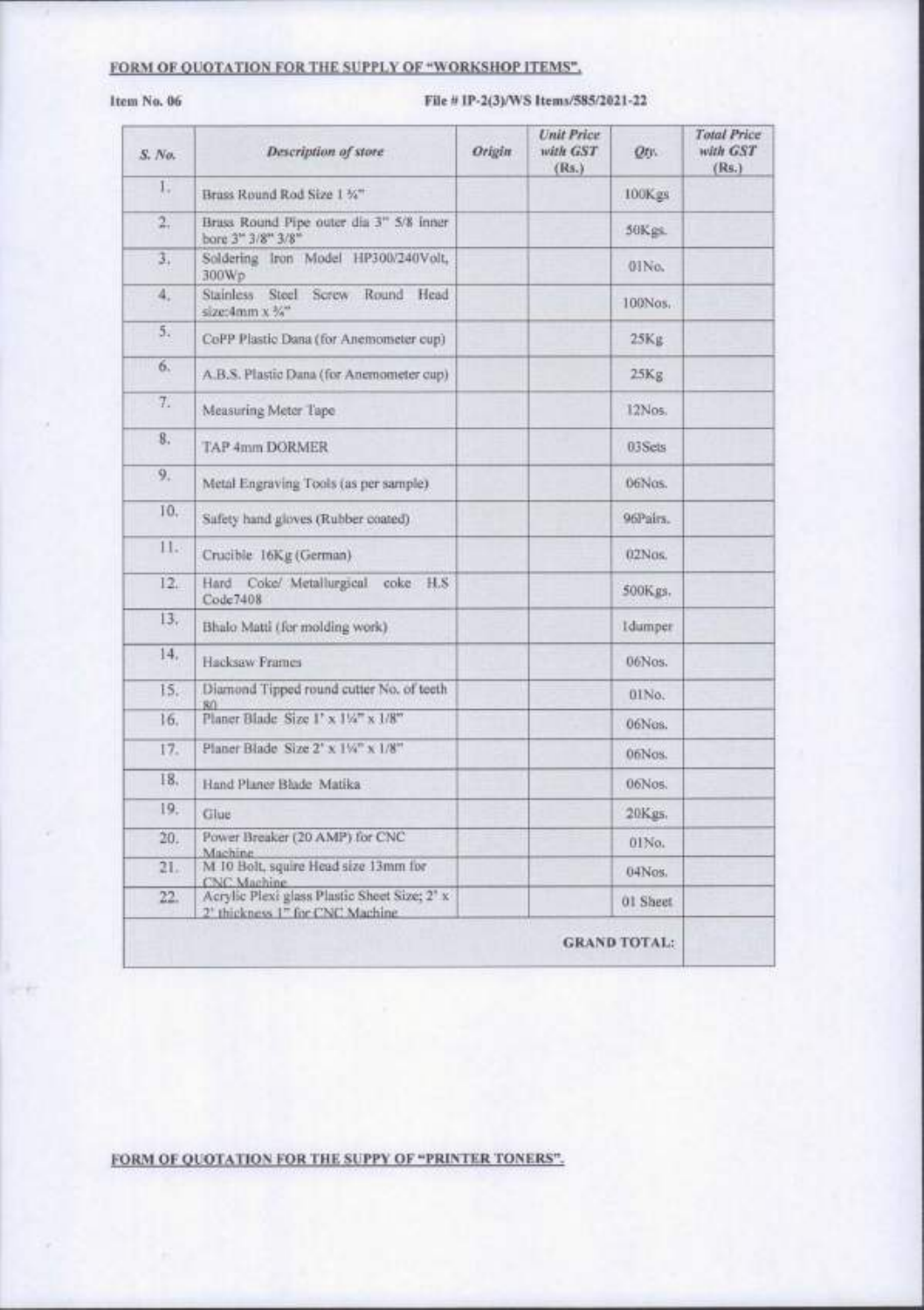#### **Item No. 7 File# IP-2(3)/Printer Toners/586/2021-22**

| $S_n$<br>Nos. | Technical Specifications                                | <b>Country</b><br>of Origin | <b>Unit Price</b><br>with GST<br>(Rs.) | Qo.     | Total Price with<br>GST <sub>1</sub><br>(Rs.) |
|---------------|---------------------------------------------------------|-----------------------------|----------------------------------------|---------|-----------------------------------------------|
| 01.           | Printer Cartridge for HP Laser Jet P1102 (85A)          |                             |                                        | 12 Nos. |                                               |
| 02.           | Toner for HP Laser Jet 1020 (12A)                       |                             |                                        | 12 Nos. |                                               |
| 03.           | Toner Cartridge for HP Laser jet M125A<br>(S3A)         |                             |                                        | 02 Nos. |                                               |
| 04.           | Toner Cartridge for HP Laser jet 1320 (49 A)<br>Printer |                             |                                        | 06 Nos. |                                               |
| 85.           | Toner Cartridge for HP Laser Jet 150a, Colour<br>(116A) |                             |                                        | 01No.   |                                               |
| 06.           | Toner Cartridge for HP Laser Jet Pro M12w<br>(79A)      |                             |                                        | 01No.   |                                               |
| 07.           | Toner Cartridge for HP Laser Jet Pro 400<br>M401a (80A) |                             |                                        | 06 Nos. |                                               |
| OH.           | Toner Cartridge for HP Laser Jet Pro M102a<br>(17A)     |                             |                                        | 08 Nos. |                                               |
| 09.           | Toner for MLT-D104/SAU for Samsung<br>printer ML1660    |                             |                                        | 02 Nos. |                                               |
| 10.           | Ribbon Cartridge for LQ-300+II Printer                  |                             |                                        | 10 Nos. |                                               |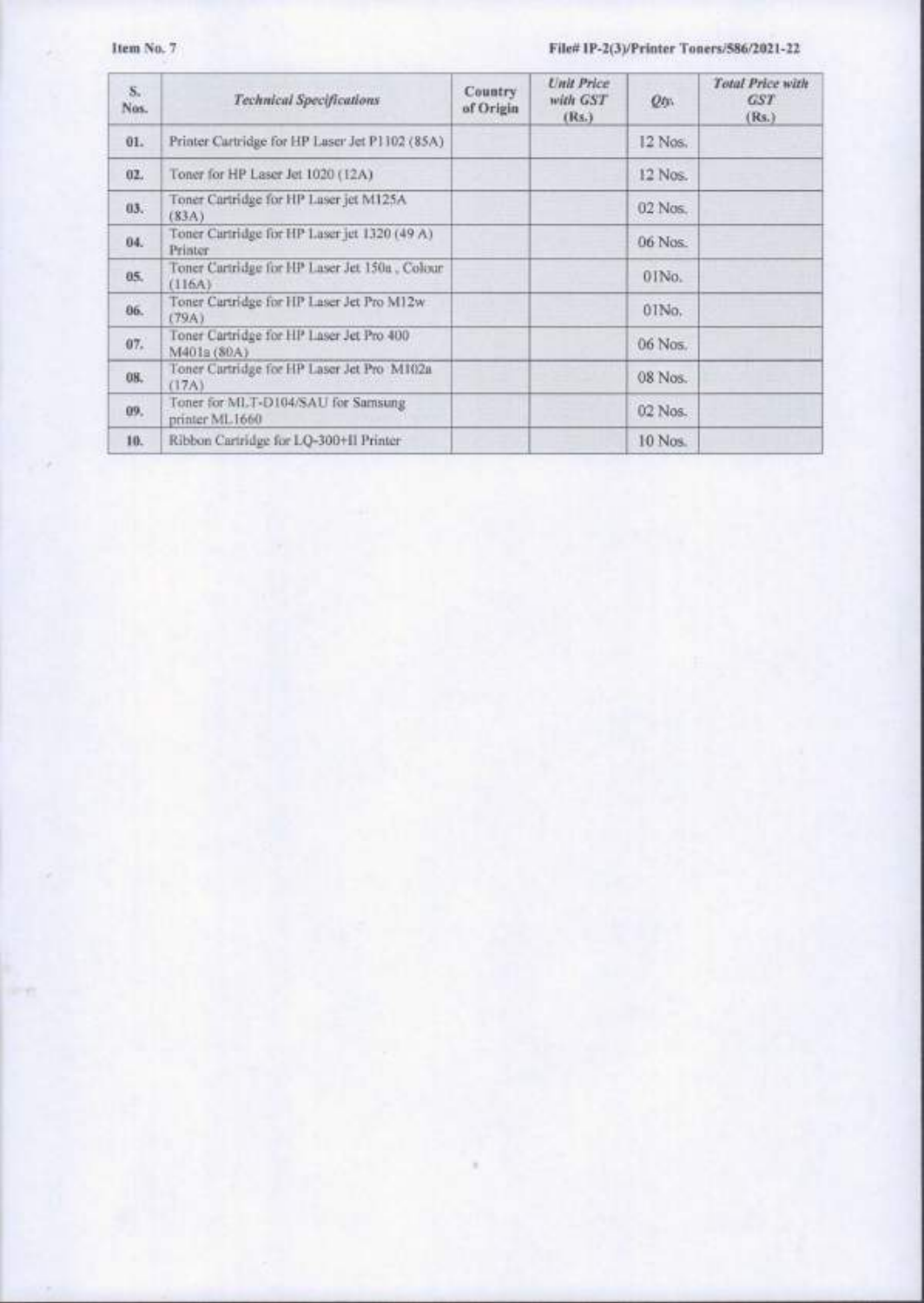#### **GENERA L / SPECIA L CONDITIONS OF CONTRACT/PURCHASE ORDER**

- a) Purchase / work order (s) will be awarded on Item Wise basis as mentioned in Form of Quotation.
- b) In case of placement of contract supplier is required to pay STAMP DUTY to Government of Sindh or require to submitted STAMP PAPER @0.35% of the contract value to this office under Article 15(a) of the Schedule to the Stamp Act, 1899.
- c) Successful Tenderer / Firm is required to submit 2% Earnest Money of the total contract value including all taxes, this amount will be converted into Security Deposit, and firm will deposit the remaining 3% amount of security deposit, required other than Earnest Money amount available with Department within 5 days, time failing which the Eamest Money will be forfeited and risk purchase effected at the cost of such defaulting firm.

#### **DELIVERY TIME OR COMPLETION SCHEDULE**

1- Delivery of Stores: Stores is required on F.O.R Karachi basis at C.M.S, Karachi within one month from the date of contract on free delivery to consignee basis, including all Taxes and other charges livable, if any.

- 2- If the vendor fails to deliver the goods / services to Central Meteorological Store, Karachi i n tim e then the penalty will hecharged as under:
	- a. 1% per day of the invoice price for 5 working days.
	- b. 2% per day of the invoice price for further 5 working days.
	- c. If the vendor fails to deliver the goods / services during the extended period then the purchase / workorder may be cancelled, earnest money and payment may be forfeited.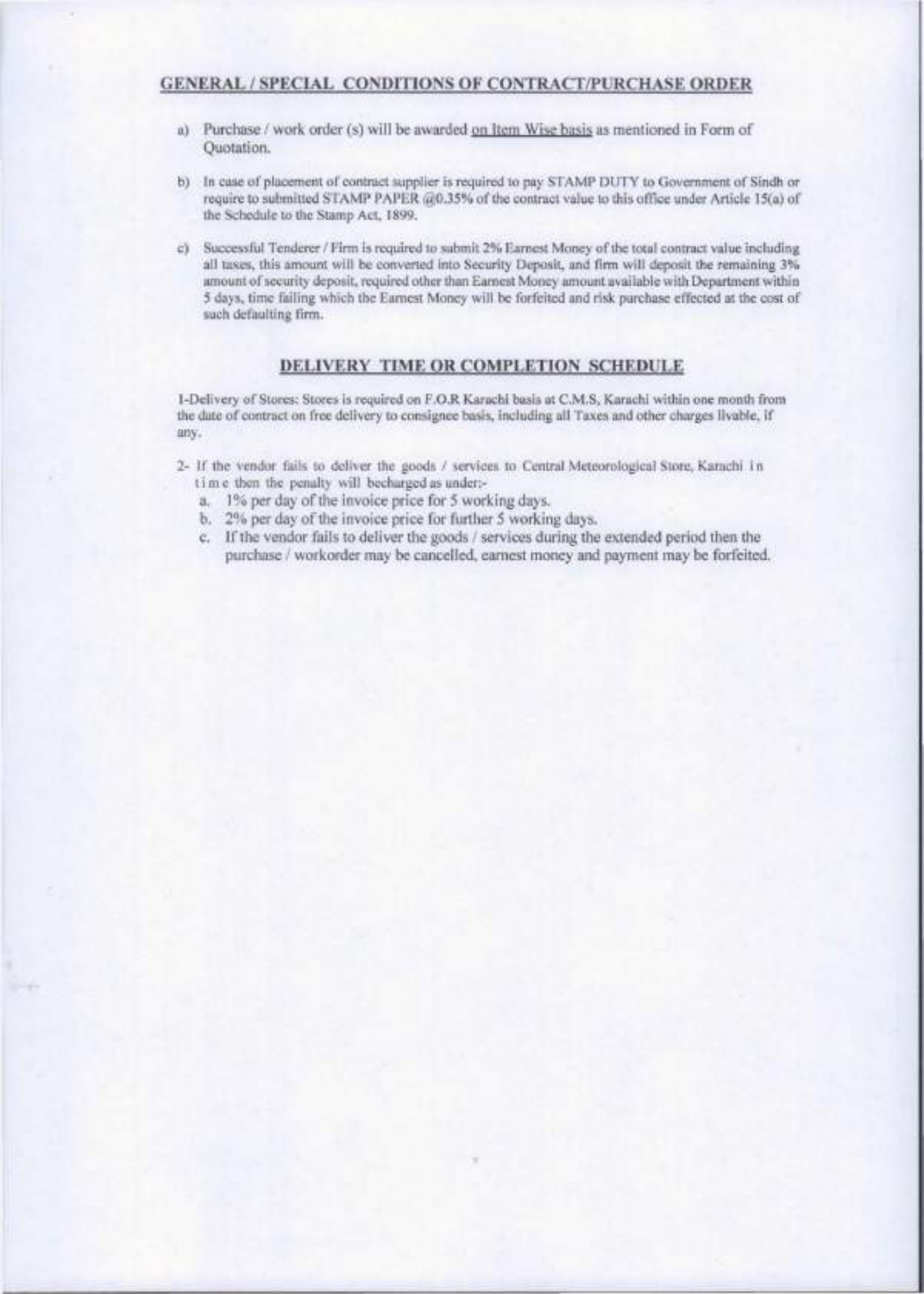#### **FORM OF CONTRACT**

#### **GOVERNMENT OF PAKISTAN PAKISTA N METEOROLOGICA L DEPARTMEN T METEOROLOGICA L COMPLEX , UNIVERSIT Y ROAD MET. HEADQUARTER OFFICE( CAMP OFFICE)**

|                                                                                         | P. O. BOX NO. 8454 KARACHI-75270                                                                                                                                                                                                                                                   |
|-----------------------------------------------------------------------------------------|------------------------------------------------------------------------------------------------------------------------------------------------------------------------------------------------------------------------------------------------------------------------------------|
| No.IP-2(3)/--/--7/2021-22/                                                              | Karachi, the<br>.2022<br><b>PURCHASE ORDER</b>                                                                                                                                                                                                                                     |
| <b>SUB: SUPPLY OF</b>                                                                   |                                                                                                                                                                                                                                                                                    |
| Office of Issue                                                                         | : Director General, Pakistan Meteorological Department, Headquarter's<br>Camp Office, University Road, Karachi.                                                                                                                                                                    |
| 1. Name & address of Supplier                                                           | <u> 811 - 151 - 151 - 152 - 162 - 1</u>                                                                                                                                                                                                                                            |
| 2. Supplier's Quotation No. and date.                                                   | t <u>en de la componenta</u> de la componenta de la componenta de la componenta de la componenta de la componenta de                                                                                                                                                               |
| 3. (a) Supplier's National Tax No.                                                      | <u> 1989 - Albert Standard III, me</u>                                                                                                                                                                                                                                             |
| (b) Sales Tax Reg. No.                                                                  |                                                                                                                                                                                                                                                                                    |
| 4. a) Name of Indenter/ Purchaser.                                                      | : Director General, Pakistan Met. Department, Meteorological Complex<br>University Road, Karachi,                                                                                                                                                                                  |
| b) Purchaser's National Tax No.                                                         | $: 9010608 - 3$                                                                                                                                                                                                                                                                    |
| 5. Tender No. & Date.                                                                   |                                                                                                                                                                                                                                                                                    |
| 6. (a) Debits in respect of deliveries<br>raised against<br>(b) Cost debitable to Head, | : Director General, Sub-Office of A.G.P.R., Karachi.<br>: 041104-Meteorology-                                                                                                                                                                                                      |
| 7. The Indenting/Purchasing Department.                                                 | : Government Department.                                                                                                                                                                                                                                                           |
| 8. Delivery Schedule/date of delivery                                                   | or earlier.<br>ĭ.                                                                                                                                                                                                                                                                  |
| 9. Place of delivery/Terms of delivery                                                  | : Free delivery to consignee at Karachi.                                                                                                                                                                                                                                           |
| 10. Designation and address of consignee                                                | : Met. Incharge, Central Met. Stores, Meteorological Complex,<br>University Road, Karachi, Ph:021-99261418                                                                                                                                                                         |
| 11. Specification of Supply                                                             | : As per description of stores given in clause No.16 of this Purchase<br>Order                                                                                                                                                                                                     |
| 12. Payment:-<br>(a) Supply of Stores and Payment                                       | : Cheque of payment will be issued by the Director General, Sub-Office<br>of A.G.P.R, Karachi. Cheque of payment issued by the D.G.P.R,<br>Karachi will be delivered to M/s.<br>, Karachi by<br>D.D.O, Cash, Meteorological Headquarter's Camp Office, University<br>Road, Karachi |
| (b) Year of payment                                                                     | $: 2021 - 2022$                                                                                                                                                                                                                                                                    |
| 13. Inspection:-<br>(a) Inspection Authority<br>(b) Place of Inspection                 | : Test & Inspection Committee constituted by the Director General,<br>Meteorological Services.<br>: Central Meteorological Stores, University Road, Karachi,                                                                                                                       |
|                                                                                         |                                                                                                                                                                                                                                                                                    |

14. Special Instructions:

- a) Please note that the price has been accepted on firm and final basis and as such no increase in the price will he admissible even if any new tax/duty is levied by the Government after submission of your quotation and Purchase Order price will remain un-changed.
- b) Any loss or demurrage etc. incurred due to in-appropriate packing or non compliance of instruction contained in the Purchase Order will he your responsibility on your account.

Conti.---- on page -2